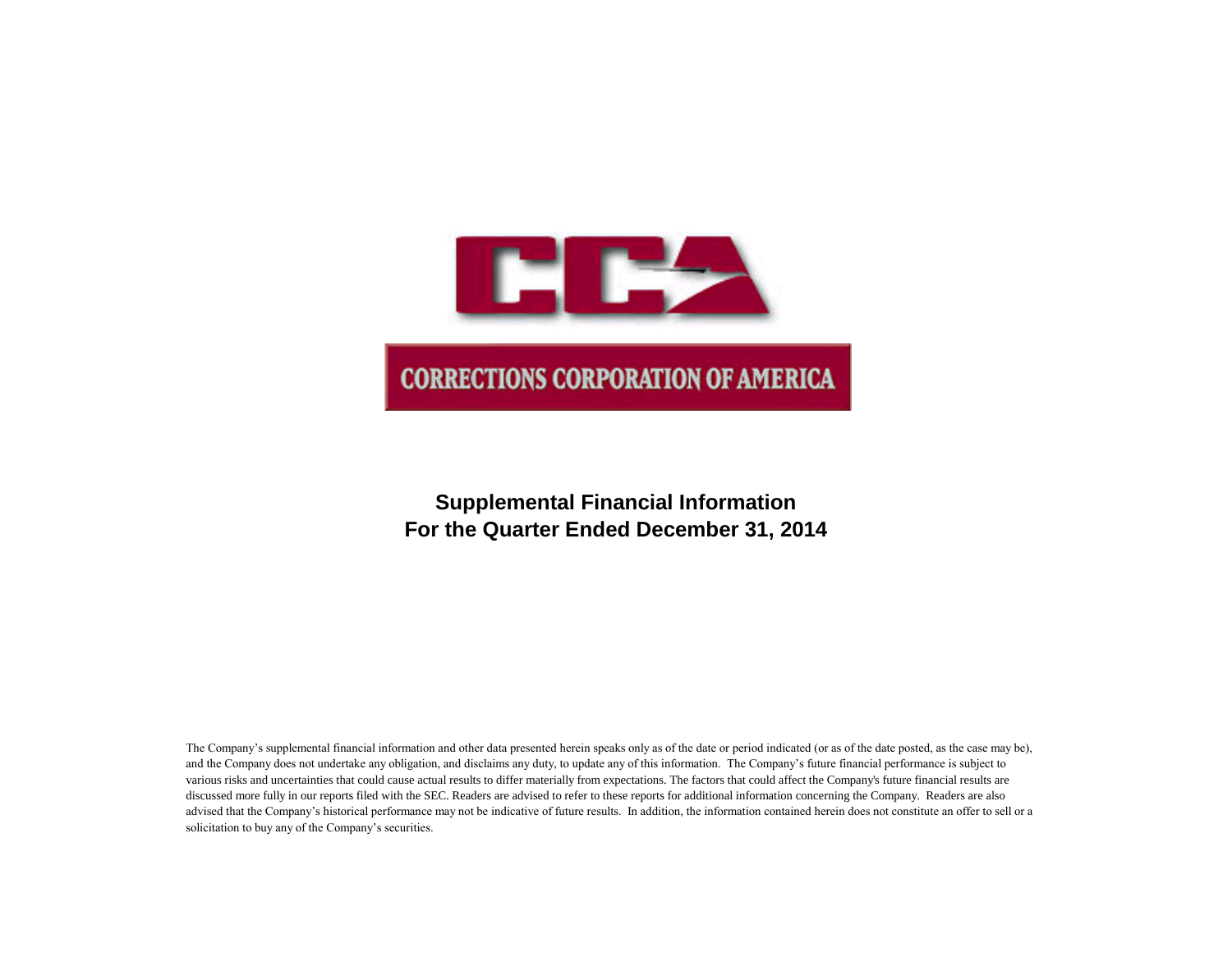# **CORRECTIONS CORPORATION OF AMERICA**

**Supplemental Financial Information For the Quarter Ended December 31, 2014**

## **TABLE OF CONTENTS**

| Reconciliation of Basic to Diluted Earnings Per Share --------------------------------- 4 |
|-------------------------------------------------------------------------------------------|
|                                                                                           |
|                                                                                           |
|                                                                                           |
|                                                                                           |
|                                                                                           |
|                                                                                           |
|                                                                                           |
|                                                                                           |
|                                                                                           |

Damon T. Hininger, President and Chief Executive Officer David M. Garfinkle, Chief Financial Officer 10 Burton Hills Boulevard Nashville, TN 37215 Tel.: (615) 263-3000 Fax: (615) 263-3010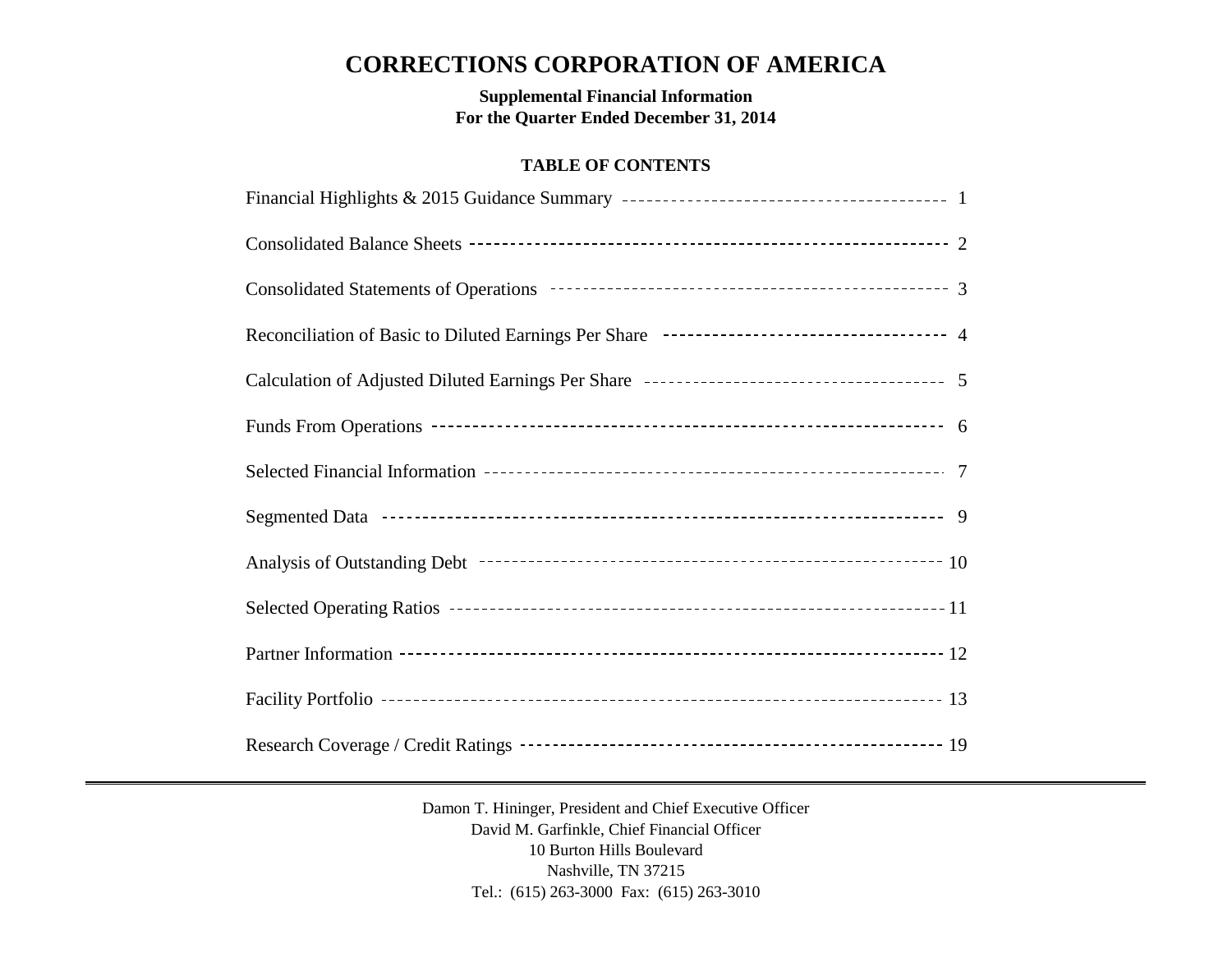### **FINANCIAL HIGHLIGHTS**

(Unaudited and amounts in thousands, except per share amounts)

|                                                   | <b>For the Three Months Ended</b> | December 31, |         |               | <b>For the Twelve Months Ended</b><br>December 31, |    |           |
|---------------------------------------------------|-----------------------------------|--------------|---------|---------------|----------------------------------------------------|----|-----------|
|                                                   | 2014                              |              | 2013    |               | 2014                                               |    | 2013      |
| <b>REVENUE:</b>                                   |                                   |              |         |               |                                                    |    |           |
| Owned & controlled properties                     | \$<br>368,087                     | \$           | 354,938 | \$            | 1,409,597                                          | \$ | 1,390,032 |
| Managed only properties and other                 | 55,390                            |              | 76,165  |               | 237,270                                            |    | 304,265   |
| Total revenue                                     | 423,477                           |              | 431,103 |               | 1,646,867                                          |    | 1,694,297 |
| <b>NET OPERATING INCOME:</b>                      |                                   |              |         |               |                                                    |    |           |
| Owned & controlled properties                     | 121,144                           |              | 109,784 |               | 476,380                                            |    | 447,535   |
| Managed only properties and other                 | 3,900                             |              | 4,680   |               | 14,352                                             |    | 26,411    |
| Total net operating income                        | 125,044                           | \$           | 114,464 | -\$           | 490,732                                            | \$ | 473,946   |
| <b>Adjusted Diluted EPS</b>                       | \$<br>0.49                        | \$           | 0.44    | \$            | 1.92                                               | \$ | 1.92      |
| Pro Forma Adjusted Diluted EPS <sup>(1)</sup>     | \$<br>0.49                        | \$           | 0.44    | $\mathcal{S}$ | 1.92                                               | \$ | 1.83      |
| <b>Normalized FFO Per Share</b>                   | \$<br>0.67                        | \$           | 0.62    | \$            | 2.65                                               | \$ | 2.65      |
| Pro Forma Normalized FFO Per Share <sup>(1)</sup> | \$<br>0.67                        | \$           | 0.62    | \$            | 2.65                                               | \$ | 2.53      |
| <b>AFFO Per Share</b>                             | \$<br>0.65                        | \$           | 0.59    | $\mathcal{S}$ | 2.57                                               | \$ | 2.61      |
| Pro Forma AFFO Per Share <sup>(1)</sup>           | \$<br>0.65                        | \$           | 0.59    | \$            | 2.57                                               | \$ | 2.49      |
| <b>Debt Leverage</b>                              | 3.1x                              |              | 3.3x    |               | 3.1x                                               |    | 3.2x      |
| <b>Fixed Charge Coverage Ratio</b>                | 9.0x                              |              | 8.9x    |               | 9.1x                                               |    | 8.6x      |
| $(1)$ See Note 1 on page 5.                       |                                   |              |         |               |                                                    |    |           |

### **2015 GUIDANCE SUMMARY**

|                                            | O1 2015 |         |    |                 |    |         | <b>Full Year 2015</b> |       |  |
|--------------------------------------------|---------|---------|----|-----------------|----|---------|-----------------------|-------|--|
|                                            |         | Low-End |    | <b>High-End</b> |    | Low-End | <b>High-End</b>       |       |  |
| <b>Diluted EPS</b>                         | \$      | 0.44    | \$ | 0.45            | \$ | 1.94    | \$                    | 2.02  |  |
| <b>Normalized FFO Per Share</b>            | \$      | 0.62    | \$ | 0.63            | \$ | 2.67    | \$                    | 2.75  |  |
| <b>AFFO Per Share</b>                      | \$      | 0.61    | \$ | 0.62            | \$ | 2.62    | \$                    | 2.69  |  |
| <b>Adjusted EBITDA</b>                     | \$      | 96.0    | \$ | 99.0            | \$ | 411.0   | \$                    | 430.0 |  |
| <b>Capital Expenditures</b>                |         |         |    |                 |    |         |                       |       |  |
| Prison construction $\&$ land acquisitions |         |         |    |                 | \$ | 135.0   | \$                    | 145.0 |  |
| Maintenance on real estate assets          |         |         |    |                 |    | 25.0    |                       | 26.0  |  |
| Information technology and other assets    |         |         |    |                 |    | 33.0    |                       | 37.0  |  |
| Total capital expenditures                 |         |         |    |                 |    | 193.0   |                       | 208.0 |  |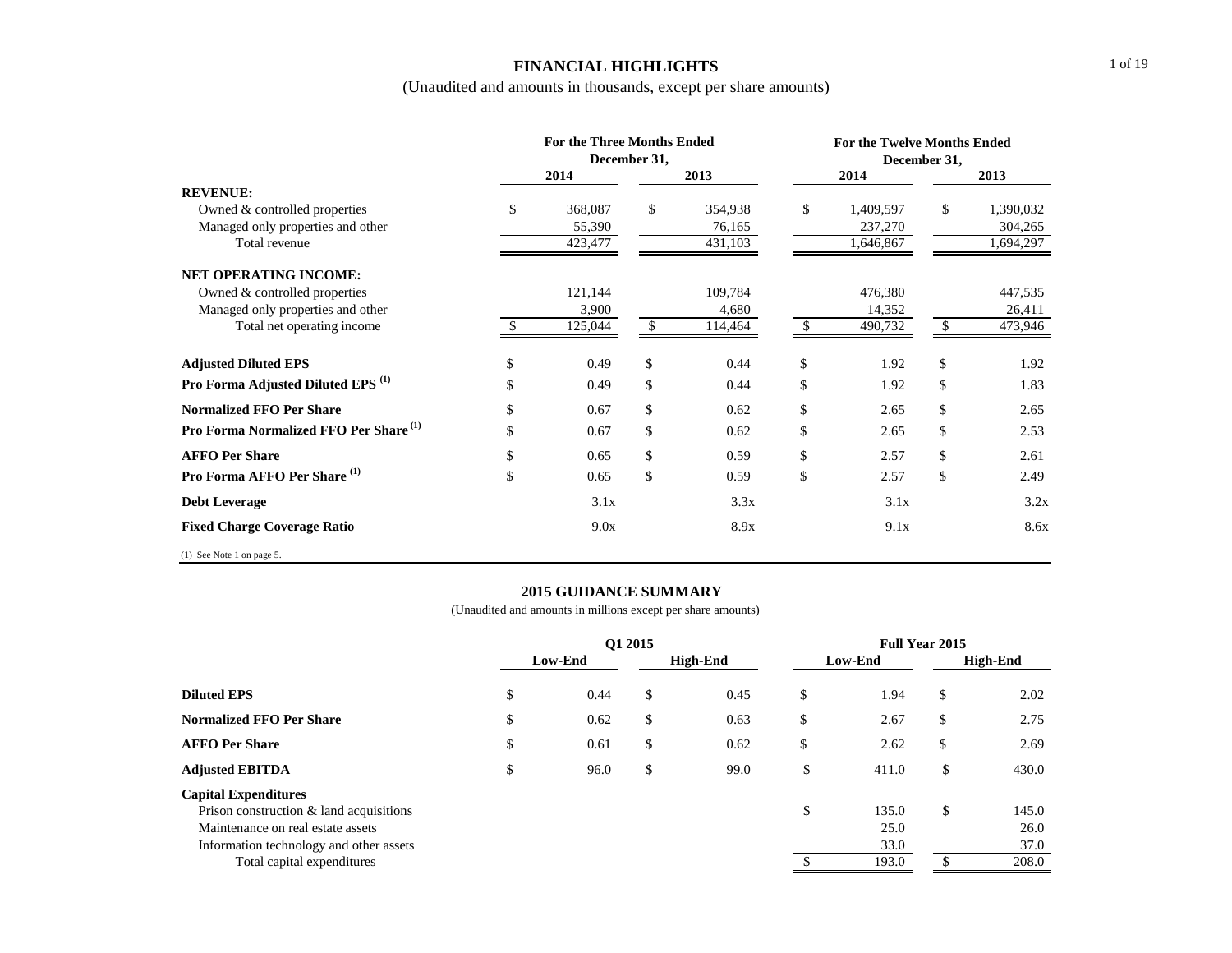## **CONSOLIDATED BALANCE SHEETS**

| <b>ASSETS</b>                               | December 31,<br>2014               | September 30,<br>2014      | <b>June 30,</b><br>2014 | March 31,<br>2014                  | December 31,<br>2013               |  |  |
|---------------------------------------------|------------------------------------|----------------------------|-------------------------|------------------------------------|------------------------------------|--|--|
| Cash and cash equivalents                   | $\overline{\mathcal{S}}$<br>74,393 | $\sqrt{3}$<br>48,847       | $\sqrt{S}$<br>46,615    | $\overline{\mathcal{S}}$<br>52,681 | $\overline{\mathcal{S}}$<br>77,919 |  |  |
| Accounts receivable, net of allowance       | 248,588                            | 292,466                    | 246,894                 | 239,300                            | 244,957                            |  |  |
| Current deferred tax assets                 | 13,229                             | 11,430                     | 6,351                   | 7,809                              | 9,241                              |  |  |
| Prepaid expenses and other current assets   | 29,775                             | 26,925                     | 29,007                  | 18,726                             | 20,617                             |  |  |
| Assets held for sale                        |                                    | 4,145                      |                         |                                    |                                    |  |  |
| Total current assets                        | 365,985                            | 383,813                    | 328,867                 | 318,516                            | 352,734                            |  |  |
| Property and equipment, net                 | 2,658,628                          | 2,614,264                  | 2,538,996               | 2,543,470                          | 2,546,613                          |  |  |
| Restricted cash                             | 2,858                              | 2,707                      | 2,607                   | 5,590                              | 5,589                              |  |  |
| Investment in direct financing lease        | 3,223                              | 3,811                      | 4,382                   | 4,936                              | 5,473                              |  |  |
| Goodwill                                    | 16,110                             | 16,110                     | 16,110                  | 16,110                             | 16,110                             |  |  |
| Non-current deferred tax assets             | 2,301                              | 4,537                      | 5,875                   | 5,505                              | 3,078                              |  |  |
| Other assets                                | 78,086                             | 75,908                     | 76,657                  | 75,131                             | 77,828                             |  |  |
| Total assets                                | 3,127,191                          | 3,101,150<br>-S            | 2,973,494<br>S.         | 2,969,258<br><sup>\$</sup>         | 3,007,425<br>\$                    |  |  |
| <b>LIABILITIES AND STOCKHOLDERS' EQUITY</b> |                                    |                            |                         |                                    |                                    |  |  |
| Accounts payable and accrued expenses       | $\mathcal{S}$<br>317,620           | \$<br>247,815              | \$<br>237,808           | 227,429<br>\$                      | \$<br>253,163                      |  |  |
| Income taxes payable                        | 1,368                              | 889                        | 676                     | 1,859                              | 1,243                              |  |  |
| Total current liabilities                   | 318,988                            | 248,704                    | 238,484                 | 229,288                            | 254,406                            |  |  |
| Long-term debt, net of current portion      | 1,200,000                          | 1,240,000                  | 1,195,000               | 1,195,000                          | 1,205,000                          |  |  |
| Other liabilities                           | 126,703                            | 110,153                    | 40,380                  | 45,954                             | 45,512                             |  |  |
| <b>Total liabilities</b>                    | 1,645,691                          | 1,598,857                  | 1,473,864               | 1,470,242                          | 1,504,918                          |  |  |
| Commitments and contingencies               |                                    |                            |                         |                                    |                                    |  |  |
| Common stock - \$0.01 par value             | 1,168                              | 1,165                      | 1,164                   | 1,163                              | 1,159                              |  |  |
| Additional paid-in capital                  | 1,748,303                          | 1,739,240                  | 1,734,404               | 1,729,807                          | 1,725,363                          |  |  |
| Accumulated deficit                         | (267, 971)                         | (238, 112)                 | (235,938)               | (231,954)                          | (224, 015)                         |  |  |
| Total stockholders' equity                  | 1,481,500                          | 1,502,293                  | 1,499,630               | 1,499,016                          | 1,502,507                          |  |  |
| Total liabilities and stockholders' equity  | \$3,127,191                        | 3,101,150<br><sup>\$</sup> | 2,973,494<br>\$         | 2,969,258<br>\$                    | \$3,007,425                        |  |  |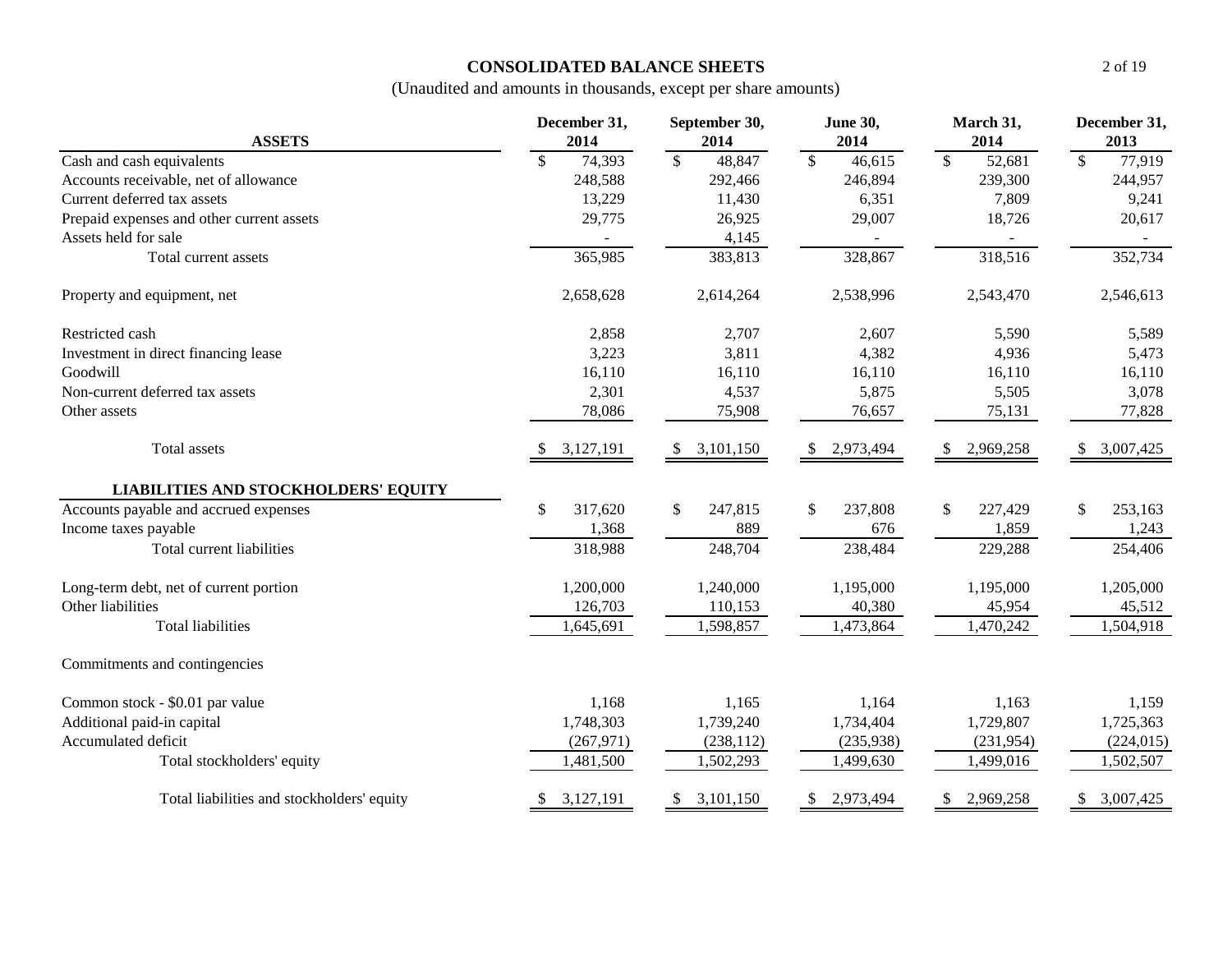## **CONSOLIDATED STATEMENTS OF OPERATIONS**

|                                                        | <b>For the Three Months Ended</b> |                          |    |                          |               | <b>For the Twelve Months Ended</b> |    |                      |  |  |  |
|--------------------------------------------------------|-----------------------------------|--------------------------|----|--------------------------|---------------|------------------------------------|----|----------------------|--|--|--|
|                                                        | December 31,                      |                          |    |                          |               | December 31,                       |    |                      |  |  |  |
|                                                        |                                   | 2014                     |    | 2013                     |               | 2014                               |    | 2013                 |  |  |  |
| <b>REVENUE:</b>                                        |                                   |                          |    |                          |               |                                    |    |                      |  |  |  |
| Owned & controlled properties                          | $\mathbb{S}$                      | 368,087                  | \$ | 354,938                  | \$            | 1,409,597                          | \$ | 1,390,032            |  |  |  |
| Managed only and other<br>Total revenue                |                                   | 55,390<br>423,477        |    | 76,165<br>431,103        |               | 237,270<br>1,646,867               |    | 304,265<br>1,694,297 |  |  |  |
|                                                        |                                   |                          |    |                          |               |                                    |    |                      |  |  |  |
| <b>EXPENSES:</b>                                       |                                   |                          |    |                          |               |                                    |    |                      |  |  |  |
| Operating:                                             |                                   |                          |    |                          |               |                                    |    |                      |  |  |  |
| Owned & controlled properties                          |                                   | 246,943                  |    | 245,154                  |               | 933,217                            |    | 942,497              |  |  |  |
| Managed only and other                                 |                                   | 51,490                   |    | 71,485                   |               | 222,918                            |    | 277,854              |  |  |  |
| Total operating expenses                               |                                   | 298,433                  |    | 316,639                  |               | 1,156,135                          |    | 1,220,351            |  |  |  |
| General and administrative                             |                                   | 26,843                   |    | 23,428                   |               | 106,429                            |    | 103,590              |  |  |  |
| Depreciation and amortization                          |                                   | 28,512                   |    | 29,489                   |               | 113,925                            |    | 112,692              |  |  |  |
| Asset impairments                                      |                                   | 27,844                   |    | 5,528                    |               | 30,082                             |    | 6,513                |  |  |  |
|                                                        |                                   | 381,632                  |    | 375,084                  |               | 1,406,571                          |    | 1,443,146            |  |  |  |
| <b>OPERATING INCOME</b>                                |                                   | 41,845                   |    | 56,019                   |               | 240,296                            |    | 251,151              |  |  |  |
| <b>OTHER (INCOME) EXPENSE:</b>                         |                                   |                          |    |                          |               |                                    |    |                      |  |  |  |
| Interest expense, net                                  |                                   | 10,447                   |    | 10,270                   |               | 39,535                             |    | 45,126               |  |  |  |
| Expenses associated with debt refinancing transactions |                                   |                          |    |                          |               |                                    |    | 36,528               |  |  |  |
| Other (income) expense                                 |                                   | (61)                     |    | 20                       |               | (1,204)                            |    | (100)                |  |  |  |
|                                                        |                                   | 10,386                   |    | 10,290                   |               | 38,331                             |    | 81,554               |  |  |  |
| INCOME FROM CONTINUING OPERATIONS BEFORE INCOME TAXES  |                                   | 31,459                   |    | 45,729                   |               | 201,965                            |    | 169,597              |  |  |  |
| Income tax (expense) benefit                           |                                   | (1, 453)                 |    | 1,742                    |               | (6,943)                            |    | 134,995              |  |  |  |
| <b>INCOME FROM CONTINUING OPERATIONS</b>               |                                   | 30,006                   |    | 47,471                   |               | 195,022                            |    | 304,592              |  |  |  |
| Loss from discontinued operations, net of taxes        |                                   | $\overline{\phantom{a}}$ |    | $\overline{\phantom{a}}$ |               |                                    |    | (3,757)              |  |  |  |
| <b>NET INCOME</b>                                      |                                   | 30,006                   |    | 47,471                   | $\mathbb{S}$  | 195,022                            | \$ | 300,835              |  |  |  |
| <b>BASIC EARNINGS PER SHARE</b>                        |                                   | 0.26                     |    | 0.41                     | $\mathcal{S}$ | 1.68                               |    | 2.74                 |  |  |  |
| <b>DILUTED EARNINGS PER SHARE</b>                      | -S                                | 0.25                     | -S | 0.41                     | \$            | 1.66                               |    | 2.70                 |  |  |  |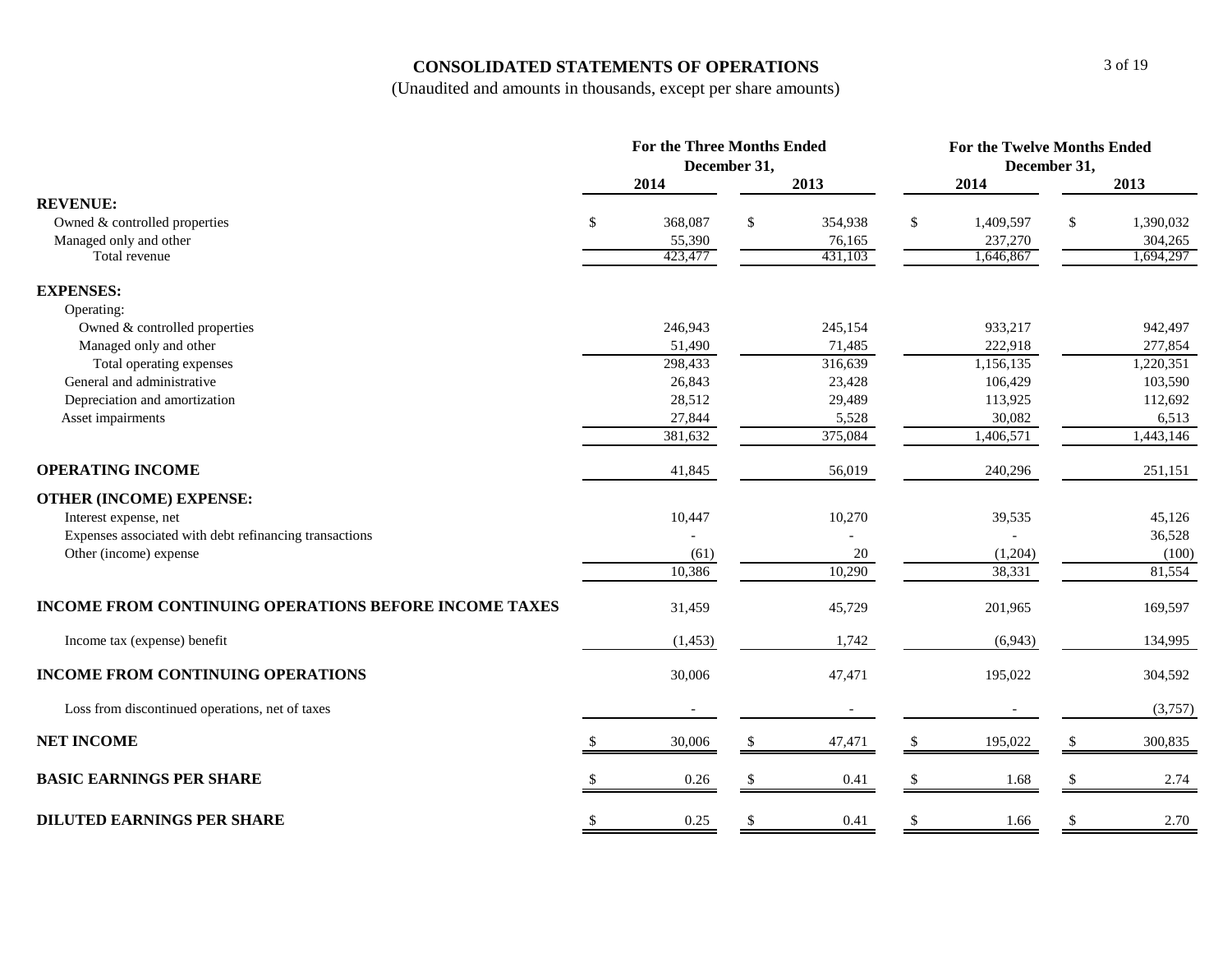### **RECONCILIATION OF BASIC TO DILUTED EARNINGS PER SHARE**

|                                                         | <b>For the Three Months Ended</b> |                          |               |         |              | <b>For the Twelve Months Ended</b> |               |         |  |  |
|---------------------------------------------------------|-----------------------------------|--------------------------|---------------|---------|--------------|------------------------------------|---------------|---------|--|--|
|                                                         | December 31,                      |                          |               |         |              | December 31,                       |               |         |  |  |
|                                                         |                                   | 2014                     |               | 2013    |              | 2014                               |               | 2013    |  |  |
| Basic:                                                  |                                   |                          |               |         |              |                                    |               |         |  |  |
| Income from continuing operations                       | \$                                | 30,006                   | \$            | 47,471  | \$           | 195,022                            | \$            | 304,592 |  |  |
| Loss from discontinued operations, net of taxes         |                                   |                          |               |         |              |                                    |               | (3,757) |  |  |
| Net income                                              | \$                                | 30,006                   | \$            | 47,471  | $\mathbb{S}$ | 195,022                            | \$            | 300,835 |  |  |
| Diluted:                                                |                                   |                          |               |         |              |                                    |               |         |  |  |
| Income from continuing operations                       | \$                                | 30,006                   | \$            | 47,471  | \$           | 195,022                            | \$            | 304,592 |  |  |
| Loss from discontinued operations, net of taxes         |                                   |                          |               |         |              |                                    |               | (3,757) |  |  |
| Diluted net income                                      |                                   | 30,006                   | \$            | 47,471  | $\mathbb{S}$ | 195,022                            | $\mathcal{S}$ | 300,835 |  |  |
| Basic:                                                  |                                   |                          |               |         |              |                                    |               |         |  |  |
| Weighted average common shares outstanding              |                                   | 116,607                  |               | 115,879 |              | 116,375                            |               | 110,024 |  |  |
| Unvested restricted common stock                        |                                   | (250)                    |               | (395)   |              | (266)                              |               | (407)   |  |  |
| Weighted average common shares outstanding-basic        |                                   | 116,357                  |               | 115,484 |              | 116,109                            |               | 109,617 |  |  |
| Diluted:                                                |                                   |                          |               |         |              |                                    |               |         |  |  |
| Weighted average common shares outstanding-basic        |                                   | 116,357                  |               | 115,484 |              | 116,109                            |               | 109,617 |  |  |
| Effect of dilutive securities:                          |                                   |                          |               |         |              |                                    |               |         |  |  |
| Stock options                                           |                                   | 895                      |               | 1,111   |              | 895                                |               | 1,279   |  |  |
| Restricted stock-based compensation                     |                                   | 443                      |               | 441     |              | 308                                |               | 354     |  |  |
| Weighted average shares and assumed conversions-diluted |                                   | 117,695                  |               | 117,036 |              | 117,312                            |               | 111,250 |  |  |
| Basic earnings per share:                               |                                   |                          |               |         |              |                                    |               |         |  |  |
| Income from continuing operations                       | \$                                | 0.26                     | \$            | 0.41    | \$           | 1.68                               | \$            | 2.77    |  |  |
| Loss from discontinued operations, net of taxes         |                                   | $\overline{\phantom{a}}$ |               |         |              | $\overline{\phantom{a}}$           |               | (0.03)  |  |  |
| Net income                                              | \$                                | 0.26                     | $\mathcal{S}$ | 0.41    | \$           | 1.68                               | \$            | 2.74    |  |  |
| Diluted earnings per share:                             |                                   |                          |               |         |              |                                    |               |         |  |  |
| Income from continuing operations                       | \$                                | 0.25                     | \$            | 0.41    | \$           | 1.66                               | \$            | 2.73    |  |  |
| Loss from discontinued operations, net of taxes         |                                   |                          |               |         |              |                                    |               | (0.03)  |  |  |
| Net income                                              | \$                                | 0.25                     | \$            | 0.41    | \$           | 1.66                               | $\$$          | 2.70    |  |  |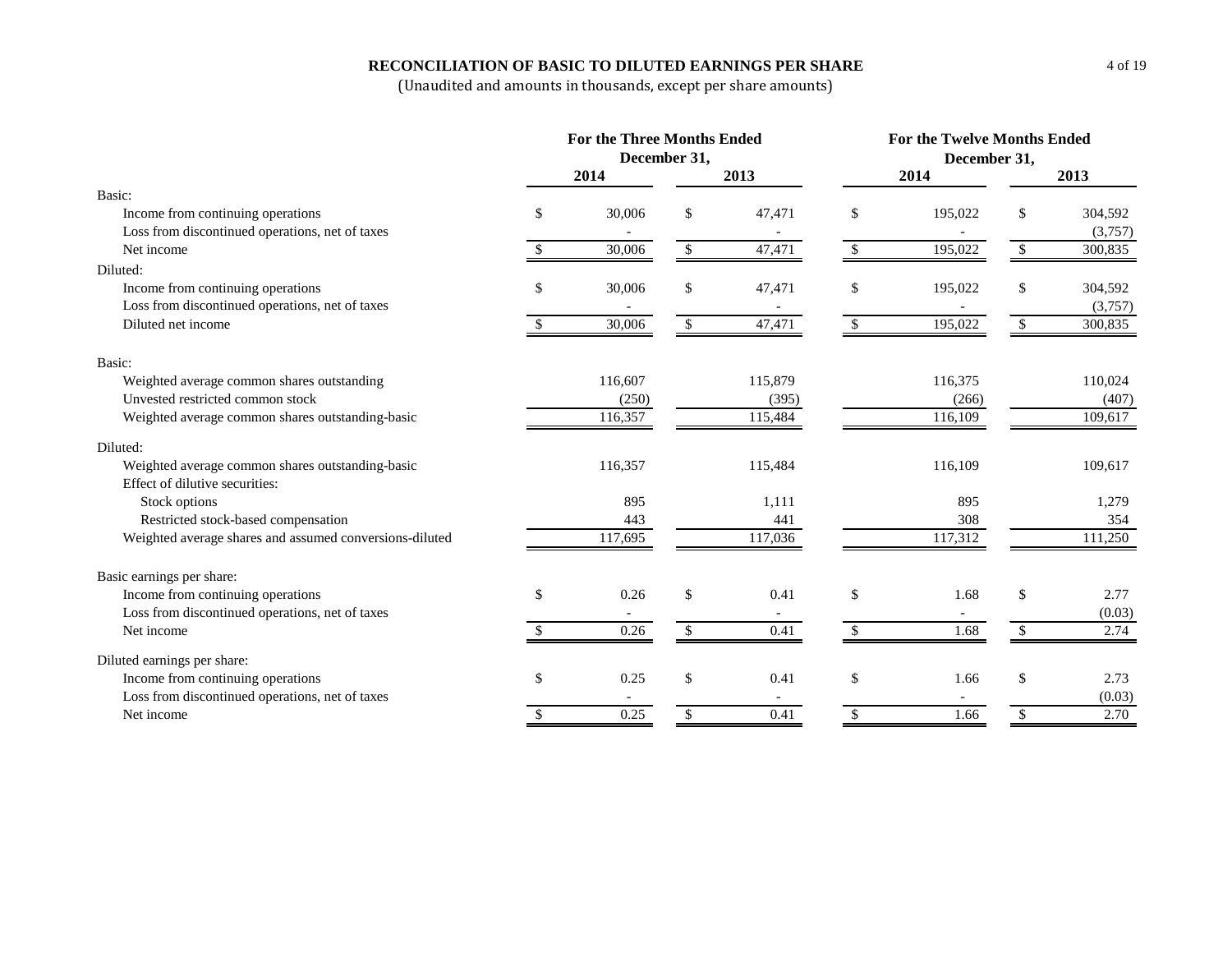#### **CALCULATION OF ADJUSTED DILUTED EARNINGS PER SHARE**

(Unaudited and amounts in thousands, except per share amounts)

|                                                                          | <b>For the Three Months Ended</b><br>December 31, |         |               |         |              | <b>For the Twelve Months Ended</b><br>December 31, |    |            |  |  |  |
|--------------------------------------------------------------------------|---------------------------------------------------|---------|---------------|---------|--------------|----------------------------------------------------|----|------------|--|--|--|
|                                                                          |                                                   | 2014    |               | 2013    |              | 2014                                               |    | 2013       |  |  |  |
| Net Income                                                               | \$                                                | 30,006  | <sup>\$</sup> | 47,471  | $\mathbb{S}$ | 195,022                                            | \$ | 300,835    |  |  |  |
| Special items:                                                           |                                                   |         |               |         |              |                                                    |    |            |  |  |  |
| Expenses associated with debt refinancing transactions, net              |                                                   |         |               |         |              |                                                    |    | 33,299     |  |  |  |
| Expenses associated with REIT conversion, net                            |                                                   |         |               | 370     |              |                                                    |    | 9,522      |  |  |  |
| Expenses associated with mergers and acquisitions, net                   |                                                   |         |               | 95      |              |                                                    |    | 713        |  |  |  |
| Asset impairments, net                                                   |                                                   | 27,727  |               | 3,840   |              | 29,962                                             |    | 6,736      |  |  |  |
| Income tax benefit for reversal of deferred taxes due to REIT conversion |                                                   |         |               | $\sim$  |              |                                                    |    | (137, 686) |  |  |  |
| Diluted adjusted net income                                              |                                                   | 57,733  |               | 51,776  |              | 224,984                                            |    | 213,419    |  |  |  |
| Weighted average common shares outstanding - basic                       |                                                   | 116,357 |               | 115,484 |              | 116,109                                            |    | 109,617    |  |  |  |
| Effect of dilutive securities:                                           |                                                   |         |               |         |              |                                                    |    |            |  |  |  |
| Stock options                                                            |                                                   | 895     |               | 1,111   |              | 895                                                |    | 1,279      |  |  |  |
| Restricted stock-based compensation                                      |                                                   | 443     |               | 441     |              | 308                                                |    | 354        |  |  |  |
| Weighted average shares and assumed conversions - diluted                |                                                   | 117,695 |               | 117,036 |              | 117,312                                            |    | 111,250    |  |  |  |
| Non-GAAP Adjustment <sup>1</sup> :                                       |                                                   |         |               |         |              |                                                    |    |            |  |  |  |
| Shares issued in Special Dividend                                        |                                                   |         |               |         |              |                                                    |    | 13,876     |  |  |  |
| Weighted average impact                                                  |                                                   |         |               |         |              |                                                    |    | (8,592)    |  |  |  |
| Pro forma weighted average shares and assumed conversions - diluted      |                                                   | 117,695 |               | 117,036 |              | 117,312                                            |    | 116,534    |  |  |  |
| <b>Adjusted Diluted Earnings Per Share</b>                               |                                                   | 0.49    |               | 0.44    |              | 1.92                                               |    | 1.92       |  |  |  |
| Pro forma Adjusted Diluted Earnings Per Share                            |                                                   | 0.49    |               | 0.44    | \$.          | 1.92                                               |    | 1.83       |  |  |  |

Note 1: On May 20, 2013, CCA paid a special dividend in connection with its conversion to a REIT. The shareholders were allowed to elect to receive their payment of the special dividend either in all cash, all shares of CCA common stock, or a combination of cash and CCA common stock, except that CCA placed a limit on the aggregate amount of cash payable to the shareholders. Under ASC 505, "Equity" and ASU 2010-01, "Accounting for Distributions to Shareholders with Components of Stock and Cash, a consensus of the FASB Emerging Issues Task Force", a distribution that allows shareholders to elect to receive cash or stock with a potential limitation on the total amount of cash that all shareholders can elect to receive in the aggregate is considered a share issuance that is reflected in per share results prospectively. As such, the stock portion of the special dividend is presented prospectively in basic and diluted per share results and was not presented retroactively for all periods presented as it would, for example, with a stock split or a stock dividend. As a result, CCA believes investors would benefit from seeing the operating performance for the comparable periods accounting for the effect of the special dividend in both periods. Therefore, for comparison purposes, CCA has presented per share results on a pro forma basis as if the shares issued in the special dividend were issued as of the beginning of the periods presented.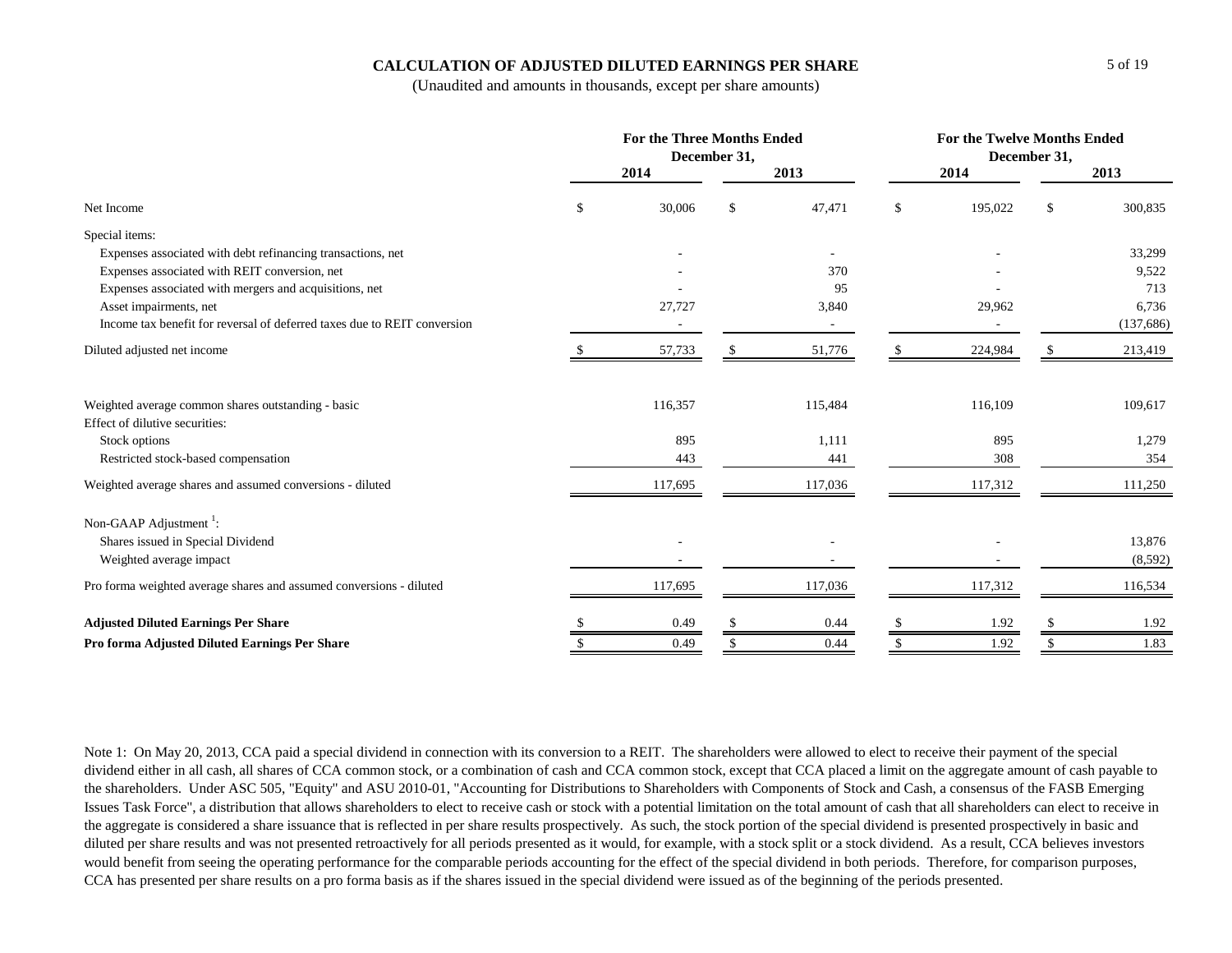#### **FUNDS FROM OPERATIONS**

(Unaudited and amounts in thousands, except per share amounts)

|                                                                          |               | For the Three Months Ended December 31,<br>2014 |              | 2013    |              | For the Twelve Months Ended December 31,<br>2014 |              | 2013      |
|--------------------------------------------------------------------------|---------------|-------------------------------------------------|--------------|---------|--------------|--------------------------------------------------|--------------|-----------|
| <b>FUNDS FROM OPERATIONS:</b>                                            |               |                                                 |              |         |              |                                                  |              |           |
| Net income                                                               | \$.           | 30,006                                          | \$           | 47,471  | -S           | 195,022                                          | \$           | 300,835   |
| Depreciation of real estate assets                                       |               | 21,640                                          |              | 20,974  |              | 85,560                                           |              | 80,990    |
| Depreciation of real estate assets for discontinued operations           |               |                                                 |              |         |              |                                                  |              | 323       |
| Impairment of real estate assets, net                                    |               | 27,608                                          |              |         |              | 29,843                                           |              |           |
| Funds From Operations                                                    | <sup>\$</sup> | 79,254                                          | \$           | 68,445  | $\mathbb{S}$ | 310,425                                          | \$           | 382,148   |
| Expenses associated with debt refinancing transactions, net              |               |                                                 |              |         |              |                                                  |              | 33,299    |
| Expenses associated with REIT conversion, net                            |               |                                                 |              | 370     |              |                                                  |              | 9,522     |
| Expenses associated with mergers and acquisitions, net                   |               |                                                 |              | 95      |              |                                                  |              | 713       |
| Goodwill and other impairments, net                                      |               | 119                                             |              | 3,840   |              | 119                                              |              | 6,736     |
| Income tax benefit for reversal of deferred taxes due to REIT conversion |               |                                                 |              |         |              |                                                  |              | (137,686) |
| Normalized Funds From Operations                                         | -\$           | 79,373                                          | $\mathbb{S}$ | 72,750  | $\mathbb{S}$ | 310,544                                          | $\mathbb{S}$ | 294,732   |
| Maintenance capital expenditures on real estate assets                   |               | (6,901)                                         |              | (7,890) |              | (25, 481)                                        |              | (21,005)  |
| Stock-based compensation                                                 |               | 3,537                                           |              | 3,263   |              | 13,975                                           |              | 12,938    |
| Amortization of debt costs and other non-cash interest                   |               | 777                                             |              | 769     |              | 3,102                                            |              | 3,509     |
| Other non-cash revenue and expenses                                      |               | (16)                                            |              |         |              | (64)                                             |              |           |
| <b>Adjusted Funds From Operations</b>                                    |               | 76,770                                          | \$           | 68,892  | \$           | 302,076                                          | \$           | 290,174   |
| <b>NORMALIZED FUNDS FROM OPERATIONS PER SHARE:</b>                       |               |                                                 |              |         |              |                                                  |              |           |
| <b>Basic</b>                                                             |               | 0.68                                            |              | 0.63    |              | 2.67                                             |              | 2.69      |
| Diluted                                                                  |               | 0.67                                            |              | 0.62    | \$           | 2.65                                             |              | 2.65      |
| Pro forma Diluted <sup>(1)</sup>                                         |               | 0.67                                            |              | 0.62    |              | 2.65                                             |              | 2.53      |
| <b>ADJUSTED FUNDS FROM OPERATIONS PER SHARE:</b>                         |               |                                                 |              |         |              |                                                  |              |           |
| Basic                                                                    |               | 0.66                                            |              | 0.60    |              | 2.60                                             |              | 2.65      |
| Diluted                                                                  |               | 0.65                                            | \$.          | 0.59    |              | 2.57                                             |              | 2.61      |
| Pro forma Diluted <sup>(1)</sup>                                         |               | 0.65                                            |              | 0.59    |              | 2.57                                             |              | 2.49      |

FFO and AFFO are widely accepted non-GAAP supplemental measures of REIT performance following the standards established by the National Association of Real Estate Investment Trusts (NAREIT). CCA believes that FFO and AFFO are important operating measures that supplement discussion and analysis of the Company's results of operations and are used to review and assess operating performance of the Company and its correctional facilities and their management teams. NAREIT defines FFO as net income computed in accordance with generally accepted accounting principles, excluding gains (or losses) from sales of property and extraordinary items, plus depreciation and amortization of real estate and impairment of depreciable real estate. Because the historical cost accounting convention used for real estate assets requires depreciation (except on land), this accounting presentation assumes that the value of real estate assets diminishes at a level rate over time. Because of the unique structure, design and use of the Company's correctional facilities, management believes that assessing performance of the Company's correctional facilities without the impact of depreciation or amortization is useful. CCA may make adjustments to FFO from time to time for certain other income and expenses that it considers non-recurring, infrequent or unusual, even though such items may require cash settlement, because such items do not reflect a necessary component of the ongoing operations of the Company. Normalized FFO excludes the effects of such items. CCA calculates AFFO by adding to Normalized FFO non-cash expenses such as the amortization of deferred financing costs and stock-based compensation, and by subtracting from Normalized FFO recurring real estate expenditures that are capitalized and then amortized, but which are necessary to maintain a REIT's properties and its revenue stream. Some of these capital expenditures contain a discretionary element with respect to when they are incurred, while others may be more urgent. Therefore, these capital expenditures may fluctuate from quarter to quarter, depending on the nature of the expenditures required, seasonal factors such as weather, and budgetary conditions. Other companies may calculate FFO, Normalized FFO, and AFFO differently than the Company does, or adjust for other items, and therefore comparability may be limited. FFO, Normalized FFO, and AFFO and their corresponding per share measures are not measures of performance under GAAP, and should not be considered as an alternative to cash flows from operating activities, a measure of liquidity or an alternative to net income as indicators of the Company's operating performance or any other measure of performance derived in accordance with GAAP. This data should be read in conjunction with the Company's consolidated financial statements and related notes included in its filings with the Securities and Exchange Commission.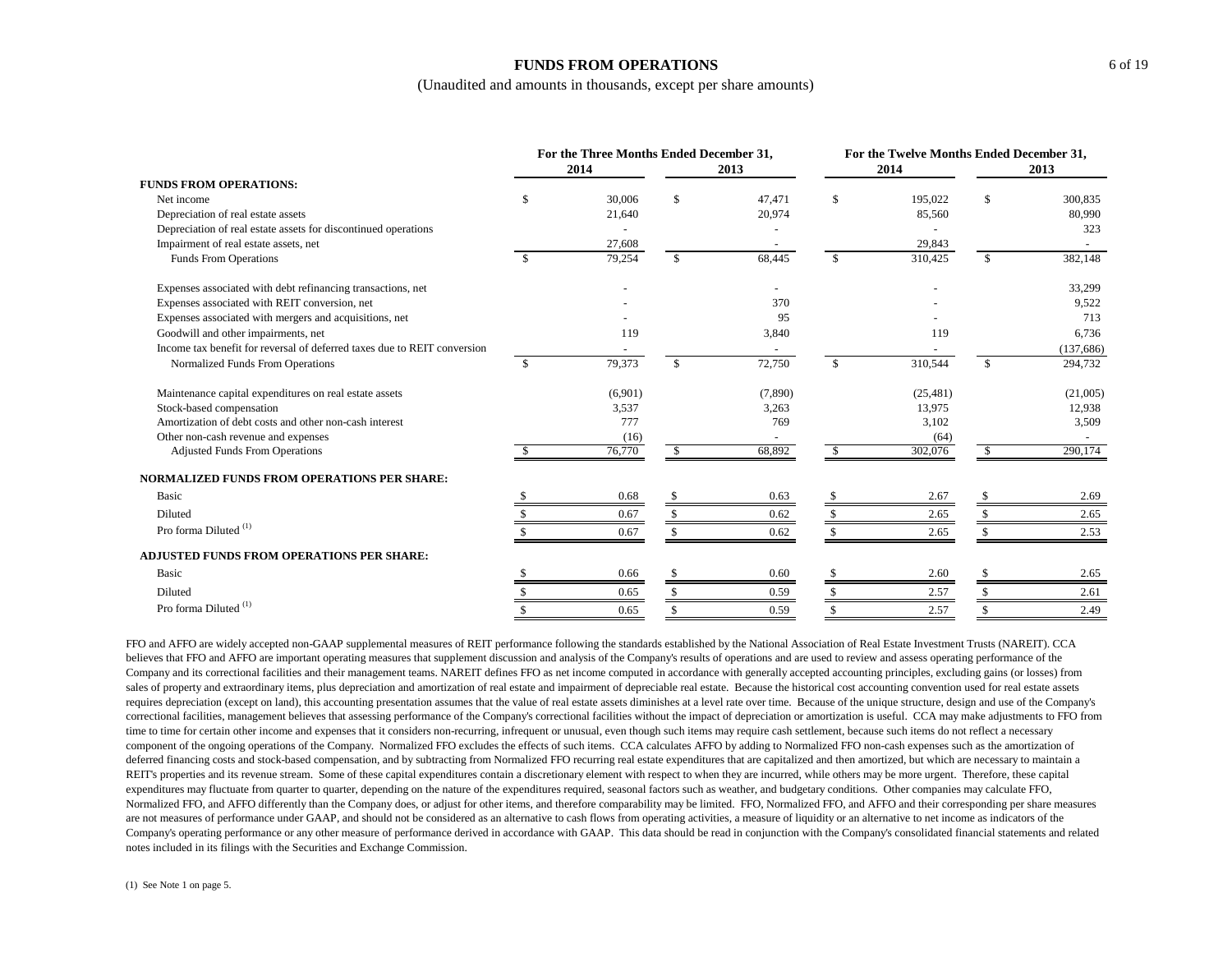### **SELECTED FINANCIAL INFORMATION**

|                                                                                                                                              | December 31, 2014             |                                       | September 30, 2014      |                                         | June 30, 2014       |                                         | March 31, 2014                |                                       | December 31, 2013          |                                       |
|----------------------------------------------------------------------------------------------------------------------------------------------|-------------------------------|---------------------------------------|-------------------------|-----------------------------------------|---------------------|-----------------------------------------|-------------------------------|---------------------------------------|----------------------------|---------------------------------------|
| <b>BALANCE SHEET:</b><br>Property and equipment<br>Accumulated depreciation and amortization<br>Property and equipment, net                  | \$<br>$\sqrt$                 | 3,810,052<br>(1,151,424)<br>2,658,628 | \$<br>$\mathcal{S}$     | 3,763,027<br>(1, 148, 763)<br>2,614,264 | \$<br>$\mathcal{S}$ | 3,662,895<br>(1, 123, 899)<br>2,538,996 | $\frac{1}{2}$<br>\$           | 3,644,073<br>(1,100,603)<br>2,543,470 | \$<br>$\mathcal{S}$        | 3,626,846<br>(1,080,233)<br>2,546,613 |
| Assets held for sale                                                                                                                         | $\mathbb{S}$                  | $\blacksquare$                        | \$                      | 4,145                                   | \$                  | $\overline{a}$                          | \$                            | L,                                    | \$                         |                                       |
| Total assets                                                                                                                                 | \$                            | 3,127,191                             | \$                      | 3,101,150                               | \$                  | 2,973,494                               | \$                            | 2,969,258                             | \$                         | 3,007,425                             |
| Maintenance & technology capital expenditures for the quarter ended                                                                          | \$                            | 17,792                                | \$                      | 10,571                                  | \$                  | 9,671                                   | \$                            | 11,144                                | \$                         | 21,336                                |
| Total debt                                                                                                                                   | \$                            | 1,200,000                             | \$                      | 1,240,000                               | \$                  | 1,195,000                               | \$                            | 1,195,000                             | \$                         | 1,205,000                             |
| Equity book value                                                                                                                            | \$                            | 1,481,500                             | \$                      | 1,502,293                               | \$                  | 1,499,630                               | \$                            | 1,499,016                             | \$                         | 1,502,507                             |
| LIQUIDITY:                                                                                                                                   |                               |                                       |                         |                                         |                     |                                         |                               |                                       |                            |                                       |
| Cash and cash equivalents                                                                                                                    | \$                            | 74,393                                | \$                      | 48,847                                  | \$                  | 46,615                                  | \$                            | 52,681                                | \$                         | 77,919                                |
| Availability under revolving credit facility                                                                                                 | \$                            | 358,729                               | $\mathbb{S}$            | 318,729                                 | \$                  | 363,729                                 | \$                            | 355,082                               | \$                         | 344,957                               |
| <b>CAPITALIZATION:</b><br>Common shares outstanding<br>Common share price at end of period<br>Market value of common equity at end of period | \$<br>$\sqrt{\frac{2}{5}}$    | 116,764<br>36.34<br>4,243,204         | \$<br>$\sqrt{2}$        | 116,476<br>34.36<br>4,002,115           | $\frac{\$}{\$}$     | 116,413<br>32.85<br>3,824,167           | $\mathcal{S}$                 | 116,339<br>31.32<br>3,643,737         | \$<br>$\sqrt{\frac{2}{5}}$ | 115,923<br>32.07<br>3,717,651         |
| Total equity market capitalization                                                                                                           | $\mathbb{S}$                  | 4,243,204                             | $\sqrt{2}$              | 4,002,115                               | $\mathbb{S}$        | 3,824,167                               | $\sqrt[6]{\frac{1}{2}}$       | 3,643,737                             | $\sqrt[6]{\frac{1}{2}}$    | 3,717,651                             |
| Total market capitalization (market value of equity plus debt)                                                                               | $\mathbb{S}$                  | 5,443,204                             | $\mathcal{S}$           | 5,242,115                               | $\mathcal{S}$       | 5,019,167                               | $\boldsymbol{\mathsf{S}}$     | 4,838,737                             | $\mathcal{S}$              | 4,922,651                             |
| <b>Regular Dividends</b>                                                                                                                     | \$                            | 59,896                                | \$                      | 59,750                                  | \$                  | 59,743                                  | \$                            | 59,697                                | \$                         | 55,887                                |
| Dividends per common share                                                                                                                   | $\mathcal{S}$                 | 0.51                                  | \$                      | 0.51                                    | $\$$                | 0.51                                    | $\mathbb{S}$                  | 0.51                                  | $\mathcal{S}$              | 0.48                                  |
| Annualized dividend yield                                                                                                                    |                               | 5.6%                                  |                         | 5.9%                                    |                     | 6.2%                                    |                               | 6.5%                                  |                            | 6.0%                                  |
| <b>EBITDA</b>                                                                                                                                | \$                            | 70,418                                | \$                      | 98,270                                  | \$                  | 94,900                                  | \$                            | 91,837                                | \$                         | 85,488                                |
| <b>ADJUSTED EBITDA</b>                                                                                                                       | \$                            | 98,262                                | \$                      | 98,270                                  | \$                  | 97,138                                  | \$                            | 91,837                                | \$                         | 91,526                                |
| <b>NORMALIZED FUNDS FROM OPERATIONS</b>                                                                                                      | \$                            | 79,373                                | \$                      | 78,958                                  | \$                  | 79,398                                  | \$                            | 72,815                                | \$                         | 72,750                                |
| Basic normalized funds from operations per share                                                                                             | S<br>$\overline{\mathcal{S}}$ | 0.68                                  | \$                      | 0.68                                    | $\frac{\$}{\$}$     | 0.68                                    | $\frac{\$}{\$}$               | 0.63                                  | $\frac{\$}{\$}$            | 0.63                                  |
| Diluted normalized funds from operations per share<br>FFO PAYOUT RATIO                                                                       |                               | 0.67<br>76.1%                         | $\sqrt[6]{\frac{1}{2}}$ | 0.67<br>76.1%                           |                     | 0.68<br>75.0%                           |                               | 0.62<br>82.3%                         |                            | 0.62<br>77.4%                         |
|                                                                                                                                              |                               |                                       |                         |                                         |                     |                                         |                               |                                       |                            |                                       |
| <b>ADJUSTED FUNDS FROM OPERATIONS</b>                                                                                                        | \$                            | 76,770                                | \$                      | 77,602                                  | \$                  | 79,569                                  | \$                            | 68,135                                | \$                         | 68,892                                |
| Basic adjusted funds from operations per share                                                                                               | \$                            | 0.66                                  |                         | 0.67                                    | \$                  | 0.69                                    | \$<br>$\sqrt[6]{\frac{1}{2}}$ | 0.59                                  | $\sqrt{\ }$                | 0.60                                  |
| Diluted adjusted funds from operations per share                                                                                             |                               | 0.65                                  | \$                      | 0.66                                    |                     | 0.68                                    |                               | 0.58                                  |                            | 0.59                                  |
| <b>AFFO PAYOUT RATIO</b>                                                                                                                     |                               | 78.5%                                 |                         | 77.3%                                   |                     | 75.0%                                   |                               | 87.9%                                 |                            | 81.4%                                 |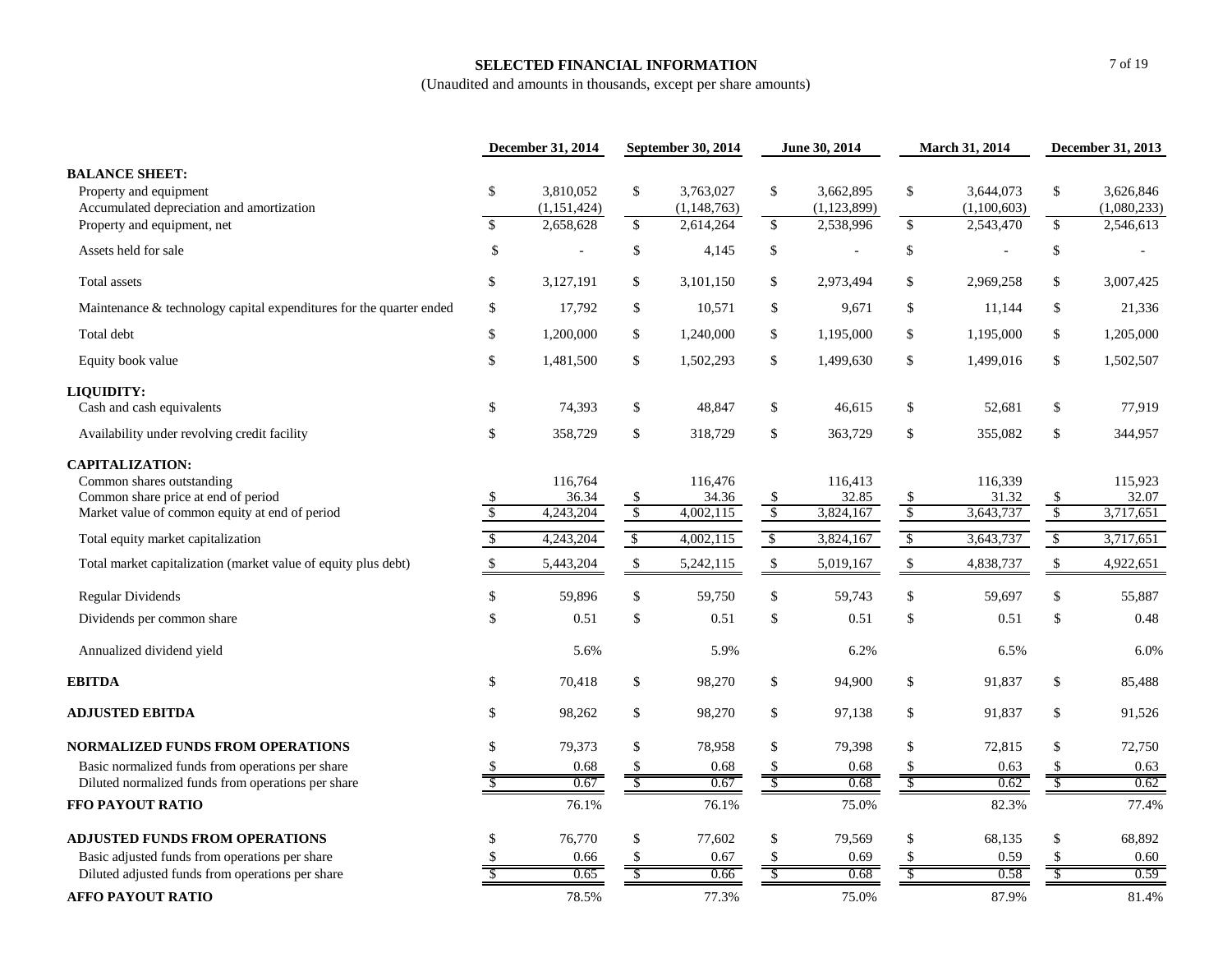#### **SELECTED FINANCIAL INFORMATION**

(Unaudited and amounts in thousands, except per share amounts)

|                                                                                    | For the Three Months Ended December 31,<br>2014 | 2013          |              | For the Twelve Months Ended December 31,<br>2014 |    | 2013       |
|------------------------------------------------------------------------------------|-------------------------------------------------|---------------|--------------|--------------------------------------------------|----|------------|
| Number of days per period                                                          | 92                                              | 92            |              | 365                                              |    | 365        |
| <b>ALL FACILITIES:</b>                                                             |                                                 |               |              |                                                  |    |            |
| Average available beds                                                             | 81,488                                          | 87,380        |              | 82,942                                           |    | 88,894     |
| Average compensated occupancy                                                      | 82.2%                                           | 84.9%         |              | 83.8%                                            |    | 85.2%      |
| Total compensated man-days                                                         | 6,159,733                                       | 6,823,061     |              | 25,380,787                                       |    | 27,629,699 |
| Revenue per compensated man-day<br>Operating expenses per compensated man-day: (1) | \$<br>67.27                                     | \$<br>60.60   | \$           | 63.54                                            | \$ | 60.57      |
| Fixed expense                                                                      | 34.77                                           | 31.65         |              | 33.06                                            |    | 32.48      |
| Variable expense                                                                   | 12.87                                           | 10.78         |              | 11.60                                            |    | 10.26      |
| Total                                                                              | 47.64                                           | 42.43         |              | 44.66                                            |    | 42.74      |
| Operating income per compensated man-day                                           | 19.63                                           | 18.17         | \$           | 18.88                                            | S  | 17.83      |
| Operating margin                                                                   | 29.2%                                           | 30.0%         |              | 29.7%                                            |    | 29.4%      |
| DEPRECIATION AND AMORTIZATION:                                                     |                                                 |               |              |                                                  |    |            |
| Depreciation expense on real estate                                                | 21,640                                          | 20,974        |              | 85,560                                           |    | 80,990     |
| Other depreciation expense                                                         | 6,883                                           | 8,526         |              | 28,409                                           |    | 31,799     |
| Amortization of intangibles                                                        | (11)                                            | (11)          |              | (44)                                             |    | (97)       |
| Depreciation and amortization                                                      | \$<br>28,512                                    | \$<br>29,489  | $\mathbb{S}$ | 113,925                                          | \$ | 112,692    |
| <b>NET OPERATING INCOME:</b>                                                       |                                                 |               |              |                                                  |    |            |
| Revenue                                                                            |                                                 |               |              |                                                  |    |            |
| Owned & controlled properties                                                      | \$<br>368,087                                   | \$<br>354,938 | \$           | 1,409,597                                        | \$ | 1,390,032  |
| Managed only and other                                                             | 55,390                                          | 76,165        |              | 237,270                                          |    | 304,265    |
| Total revenues                                                                     | 423,477                                         | 431,103       |              | 1,646,867                                        |    | 1,694,297  |
| <b>Operating Expenses</b>                                                          |                                                 |               |              |                                                  |    |            |
| Owned & controlled properties                                                      | 246,943                                         | 245,154       |              | 933,217                                          |    | 942,497    |
| Managed only and other                                                             | 51,490                                          | 71,485        |              | 222,918                                          |    | 277,854    |
| Total operating expenses                                                           | 298,433                                         | 316,639       |              | 1,156,135                                        |    | 1,220,351  |
| Facility Net Operating Income                                                      |                                                 |               |              |                                                  |    |            |
| Owned & controlled properties                                                      | 121,144                                         | 109,784       |              | 476,380                                          |    | 447,535    |
| Managed only and other                                                             | 3,900                                           | 4,680         |              | 14,352                                           |    | 26,411     |
| Total net operating income                                                         | \$<br>125,044                                   | \$<br>114,464 | \$           | 490,732                                          | \$ | 473,946    |

(1) The calculations of expenses per man-day for the three and twelve months ended December 31, 2013 and the twelve months ended December 31, 2014 exclude expenses incurred during the fourth quarter of 2013 and the first six months of 2014, respectively, for the Diamondback facility because of the distorted impact they have on the statistics. The expenses were incurred in connection with the activation of the facility in anticipa of a new contract. In April 2014, the decision was made to once again idle the facility in the absence of a definitive customer contract. The de-activation was completed near the end of the second quarter of 2014. In addition, the calculations of revenue and expenses per compensated man-day for 2013 exclude revenues (and compensated man-days) earned and expenses incurred during the fourth quarter of 2013 for the Red Rock facility because of the distorted impact they have on the statistics due to the transition to a new contract.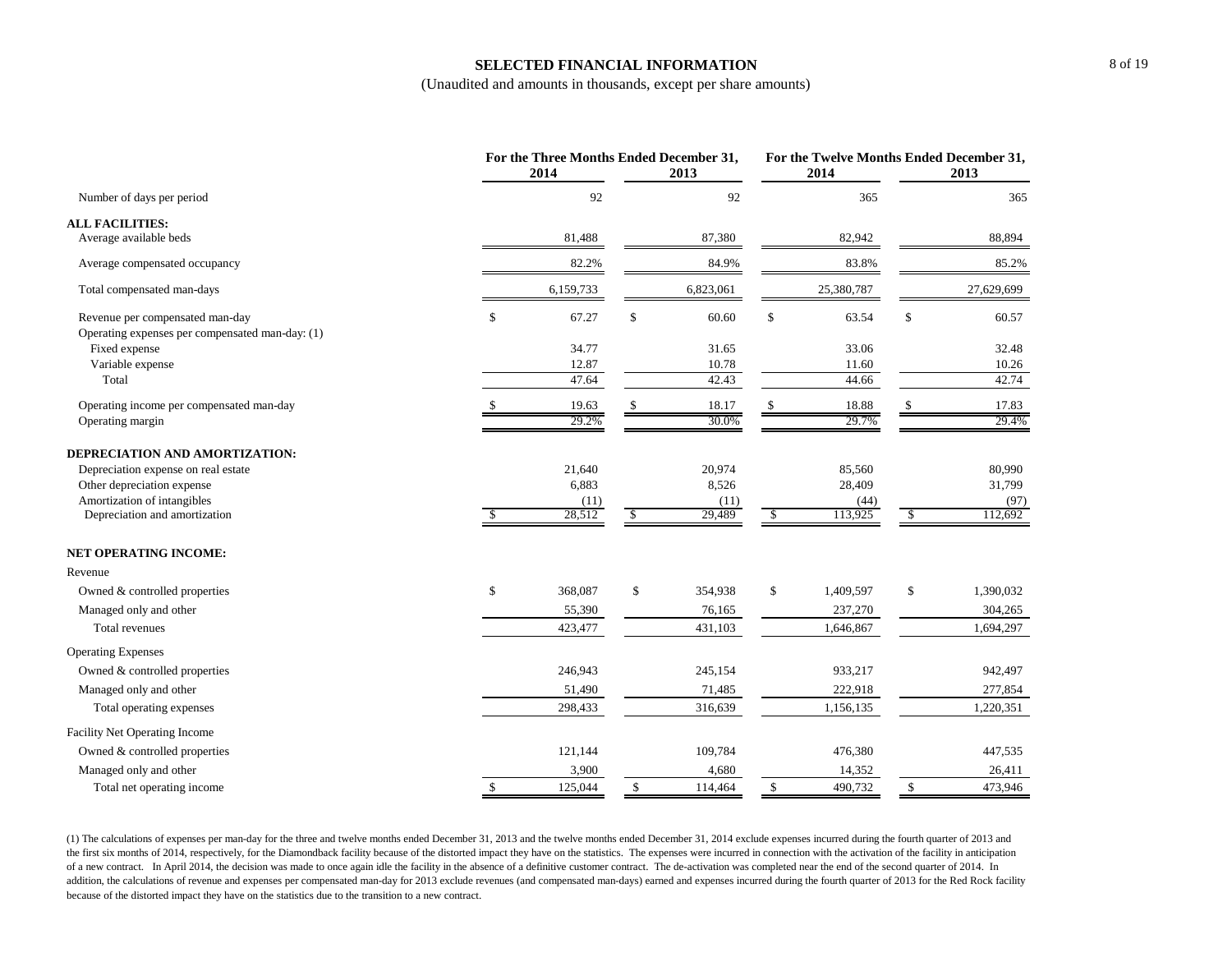#### **SEGMENTED DATA**

(Unaudited and amounts in thousands, except per share amounts)

|                                                                                    | For the Three Months Ended December 31,<br>2014 |            | 2013      |               | 2014       | For the Twelve Months Ended December 31,<br>2013 |            |  |
|------------------------------------------------------------------------------------|-------------------------------------------------|------------|-----------|---------------|------------|--------------------------------------------------|------------|--|
| <b>OWNED AND MANAGED FACILITIES:</b>                                               |                                                 |            |           |               |            |                                                  |            |  |
| Corrections revenue                                                                | \$<br>359,945                                   | \$         | 337,808   | \$            | 1,379,986  | \$                                               | 1,372,059  |  |
| Operating expenses:                                                                |                                                 |            |           |               |            |                                                  |            |  |
| Fixed expense                                                                      | 179,253                                         |            | 172,147   |               | 692,317    |                                                  | 709,454    |  |
| Variable expense                                                                   | 66,461                                          |            | 55,944    |               | 236,540    |                                                  | 215,318    |  |
| Total                                                                              | 245,714                                         |            | 228,091   |               | 928,857    |                                                  | 924,772    |  |
| Facility net operating income                                                      | 114,231                                         | \$         | 109,717   | S             | 451,129    | \$                                               | 447,287    |  |
| Average available beds                                                             | 66,052                                          |            | 66,074    |               | 66,179     |                                                  | 67,588     |  |
| Average compensated occupancy                                                      | 79.1%                                           |            | 81.2%     |               | 81.0%      |                                                  | 81.6%      |  |
| Total compensated man-days                                                         | 4,809,522                                       |            | 4,938,053 |               | 19,561,238 |                                                  | 20,120,004 |  |
| Revenue per compensated man-day<br>Operating expenses per compensated man-day: (1) | \$<br>74.84                                     | \$         | 68.41     | \$            | 70.55      | \$                                               | 68.19      |  |
| Fixed                                                                              | 37.27                                           |            | 33.87     |               | 35.25      |                                                  | 35.02      |  |
| Variable                                                                           | 13.82                                           |            | 11.16     |               | 12.09      |                                                  | 10.66      |  |
| Total                                                                              | 51.09                                           |            | 45.03     |               | 47.34      |                                                  | 45.68      |  |
| Operating income per compensated man-day                                           | \$<br>23.75                                     | \$         | 23.38     |               | 23.21      | \$                                               | 22.51      |  |
| Operating margin                                                                   | 31.7%                                           |            | 34.2%     |               | 32.9%      |                                                  | 33.0%      |  |
| <b>MANAGED ONLY FACILITIES:</b>                                                    |                                                 |            |           |               |            |                                                  |            |  |
| Corrections revenue                                                                | \$<br>54,439                                    | \$         | 75,700    | \$            | 232,685    | \$                                               | 301,454    |  |
| Operating expenses:                                                                |                                                 |            |           |               |            |                                                  |            |  |
| Fixed expense                                                                      | 34,935                                          |            | 48,752    |               | 149,422    |                                                  | 192,817    |  |
| Variable expense                                                                   | 12,839                                          |            | 18,421    |               | 57,933     |                                                  | 69,086     |  |
| Total                                                                              | 47,774                                          |            | 67,173    |               | 207,355    |                                                  | 261,903    |  |
| Facility net operating income                                                      | \$<br>6,665                                     | $\sqrt{3}$ | 8,527     | <sup>\$</sup> | 25,330     | \$                                               | 39,551     |  |
| Average available beds                                                             | 15,436                                          |            | 21,306    |               | 16,763     |                                                  | 21,306     |  |
| Average compensated occupancy                                                      | 95.1%                                           |            | 96.2%     |               | 95.1%      |                                                  | 96.6%      |  |
| Total compensated man-days                                                         | 1,350,211                                       |            | 1,885,008 |               | 5,819,549  |                                                  | 7,509,695  |  |
| Revenue per compensated man-day<br>Operating expenses per compensated man-day:     | \$<br>40.32                                     | \$         | 40.16     | \$            | 39.98      | \$                                               | 40.14      |  |
| Fixed expense                                                                      | 25.87                                           |            | 25.86     |               | 25.68      |                                                  | 25.68      |  |
| Variable expense                                                                   | 9.51                                            |            | 9.77      |               | 9.95       |                                                  | 9.20       |  |
| Total                                                                              | 35.38                                           |            | 35.63     |               | 35.63      |                                                  | 34.88      |  |
| Operating income per compensated man-day                                           | \$<br>4.94                                      | \$         | 4.53      | \$.           | 4.35       | \$                                               | 5.26       |  |
| Operating margin                                                                   | 12.3%                                           |            | 11.3%     |               | 10.9%      |                                                  | 13.1%      |  |

(1) The calculations of expenses per man-day for the three and twelve months ended December 31, 2013 and the twelve months ended December 31, 2014 exclude expenses incurred during the fourth quarter of 2013 and the first six months of 2014, respectively, for the Diamondback facility because of the distorted impact they have on the statistics. The expenses were incurred in connection with the activation of the facility in anticipation of a new contract. In April 2014, the decision was made to once again idle the facility in the absence of a definitive customer contract. The de-activation was completed near the end of the second quarter of 2014. In addition, the calculations of revenue and expenses per compensated man-day for 2013 exclude revenues (and compensated man-days) earned and expenses incurred during the fourth quarter of 2013 for the Red Rock facility because of the distorted impact they have on the statistics due to the transition to a new contract.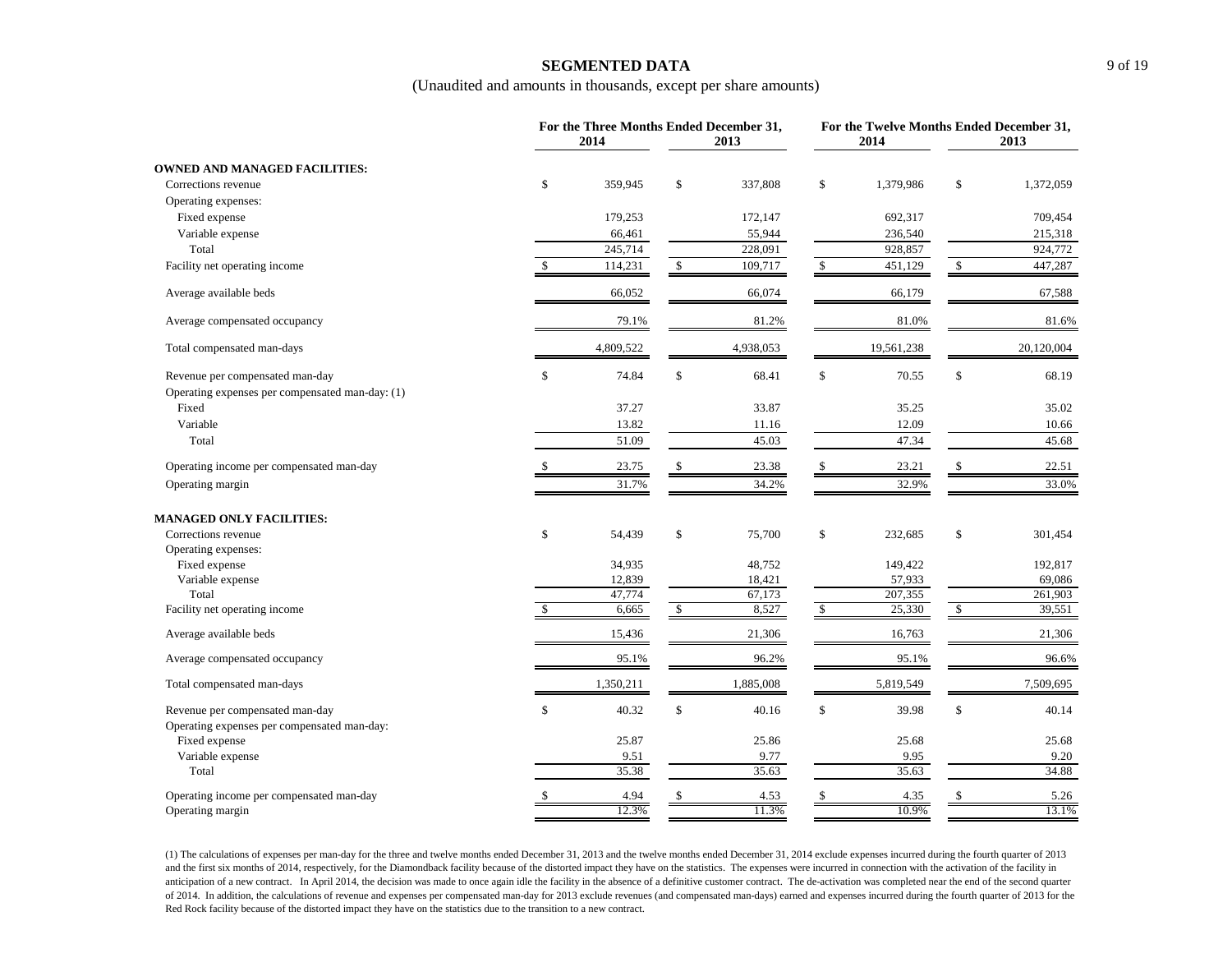### **ANALYSIS OF OUTSTANDING DEBT**

(Unaudited and amounts in thousands)

|                                  |    | Outstanding<br><b>Balance</b><br>12/31/2013 |               | Outstanding<br><b>Balance</b><br>12/31/2014 | <b>Stated</b><br>Interest<br>Rate | <b>Effective</b><br>Interest<br>Rate |    | <b>Maturity</b><br>Date |    | Callable/<br>Redeemable                                                                                                                                                                                                              |
|----------------------------------|----|---------------------------------------------|---------------|---------------------------------------------|-----------------------------------|--------------------------------------|----|-------------------------|----|--------------------------------------------------------------------------------------------------------------------------------------------------------------------------------------------------------------------------------------|
| <b>Fixed Rate:</b>               |    |                                             |               |                                             |                                   |                                      |    |                         |    |                                                                                                                                                                                                                                      |
| \$350 Million Senior Notes       | -S | 350,000                                     | $\mathcal{S}$ | 350,000                                     | 4.625%                            | 4.80%                                |    | May 2023                |    | Prior to February 1, 2023, redeemable at a "make-whole"<br>redemption price, plus accrued and unpaid interest; thereafter<br>the notes are redeemable at 100% of the aggregate principal<br>amount plus accrued and unpaid interest. |
| \$325 Million Senior Notes       |    | 325,000                                     |               | 325,000                                     | 4.125%                            | 4.38%                                |    | April 2020              |    | Prior to January 1, 2020, redeemable at a "make-whole"<br>redemption price, plus accrued and unpaid interest; thereafter<br>the notes are redeemable at 100% of the aggregate principal<br>amount plus accrued and unpaid interest.  |
| <b>Total Fixed Rate Debt</b>     |    | 675,000                                     |               | 675,000                                     |                                   |                                      |    |                         |    |                                                                                                                                                                                                                                      |
| <b>Floating Rate:</b>            |    |                                             |               |                                             |                                   |                                      |    |                         |    |                                                                                                                                                                                                                                      |
| <b>Revolving Credit Facility</b> |    | 530,000                                     |               | 525,000                                     | 2.15%                             | 2.42%                                | 2) | December 2017           |    |                                                                                                                                                                                                                                      |
| <b>Grand Total Debt</b>          |    | 1,205,000                                   |               | 1,200,000                                   | 3.35%                             | 3.60%                                |    | 5.16                    | 3) |                                                                                                                                                                                                                                      |

<sup>1)</sup> Includes amortization of debt issuance costs.

<sup>2)</sup> During March 2013, the Company amended and extended the revolving credit facility to an aggregate capacity of \$900.0 million with a maturity of December 2017. The Company also has \$16.3 million of letters of credit outstanding under a sub-facility reducing the available capacity under the revolving credit facility to \$358.7 million as of December 31, 2014. The Revolving Credit facility currently bears interest at LIBOR plus a margin

<sup>3)</sup> Represents the weighted average debt maturity in years.

#### *Debt Maturity Schedule at December 31, 2014:*

| <b>Year</b>       | <b>Total Debt</b><br><b>Maturing</b> | % of Debt<br><b>Maturing</b> | % of Debt<br><b>Maturing</b> |  |
|-------------------|--------------------------------------|------------------------------|------------------------------|--|
| 2015              | \$                                   | $0.00\%$                     | 0.00%                        |  |
| 2016              |                                      | $0.00\%$                     | $0.00\%$                     |  |
| 2017              | 525,000                              | 43.75%                       | 43.75%                       |  |
| 2018              |                                      | $0.00\%$                     | 43.75%                       |  |
| 2019              |                                      | $0.00\%$                     | 43.75%                       |  |
| <b>Thereafter</b> | 675,000                              | 56.25%                       | 100.00%                      |  |
|                   | ,200,000<br>\$                       | 100.00%                      |                              |  |

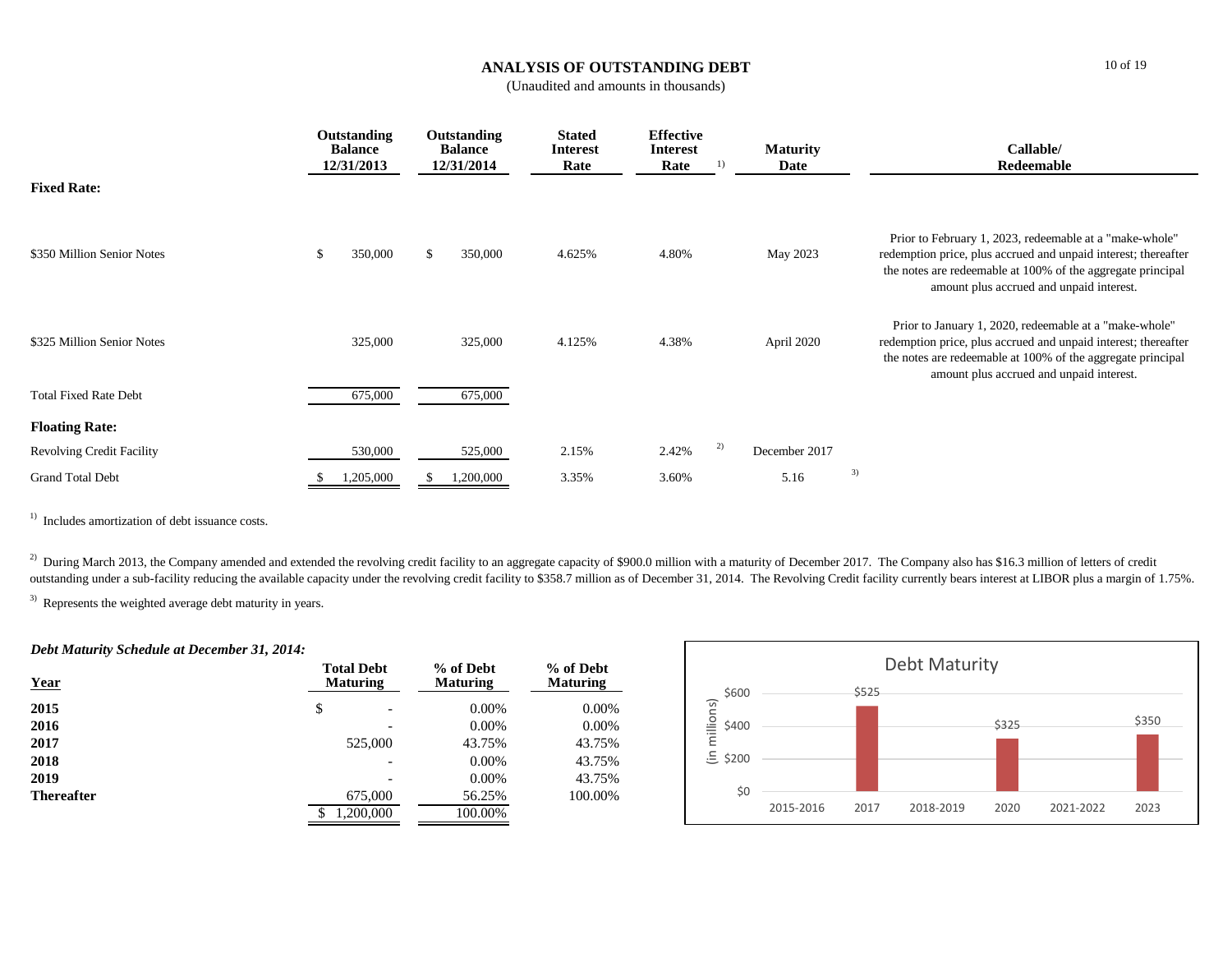### **SELECTED OPERATING RATIOS**

(Unaudited and amounts in thousands, except per share amounts)

|                                                                                                                           | For the Three Months Ended<br>December 31, |        |               |         | For the Twelve Months Ended<br>December 31, |         |              |           |
|---------------------------------------------------------------------------------------------------------------------------|--------------------------------------------|--------|---------------|---------|---------------------------------------------|---------|--------------|-----------|
|                                                                                                                           |                                            | 2014   |               | 2013    |                                             | 2014    |              | 2013      |
| <b>COVERAGE RATIOS:</b>                                                                                                   |                                            |        |               |         |                                             |         |              |           |
| Interest coverage ratio (Adjusted EBITDA/Interest incurred) (x)                                                           |                                            | 9.0x   |               | 8.9x    |                                             | 9.1x    |              | 8.6x      |
| Fixed charge coverage ratio (Adjusted EBITDA/(Interest incurred $+$ Scheduled prin pmts)) (x)                             |                                            | 9.0x   |               | 8.9x    |                                             | 9.1x    |              | 8.6x      |
| Senior debt coverage ratio (Senior debt/Annualized Adjusted EBITDA) (x)                                                   |                                            | 3.1x   |               | 3.3x    |                                             | 3.1x    |              | 3.2x      |
| Total debt coverage ratio (Total debt/Annualized Adjusted EBITDA) (x)                                                     |                                            | 3.1x   |               | 3.3x    |                                             | 3.1x    |              | 3.2x      |
| Accounts receivable turnover (Annualized revenues/Accounts receivable) (x)                                                |                                            | 6.8x   |               | 7.0x    |                                             | 6.6x    |              | 6.9x      |
| <b>DEBT/EQUITY RATIOS:</b>                                                                                                |                                            |        |               |         |                                             |         |              |           |
| Total debt/Total market capitalization                                                                                    |                                            | 22.0%  |               | 24.5%   |                                             | 22.0%   |              | 24.5%     |
| Total debt/Equity market capitalization                                                                                   |                                            | 28.3%  |               | 32.4%   |                                             | 28.3%   |              | 32.4%     |
| Total debt/Book equity capitalization                                                                                     |                                            | 81.0%  |               | 80.2%   |                                             | 81.0%   |              | 80.2%     |
| Total debt/Gross book value of real estate assets                                                                         |                                            | 31.5%  |               | 33.2%   |                                             | 31.5%   |              | 33.2%     |
| RETURN ON INVESTMENT RATIOS:                                                                                              |                                            |        |               |         |                                             |         |              |           |
| Annualized return on operating real estate investments                                                                    |                                            |        |               |         |                                             |         |              |           |
| (Annualized Adjusted EBITDA/Average operating real estate investments (undepreciated book value)*)                        |                                            | 10.4%  |               | 10.1%   |                                             | 10.4%   |              | 10.6%     |
| Annualized return on total assets                                                                                         |                                            |        |               |         |                                             |         |              |           |
| (Annualized Adjusted EBITDA/Average total assets (undepreciated book value)*)                                             |                                            | 9.2%   |               | 9.0%    |                                             | 9.2%    |              | 9.5%      |
| <b>OVERHEAD RATIOS:</b>                                                                                                   |                                            |        |               |         |                                             |         |              |           |
| Annualized general & administrative expenses (excl. non-recurring costs)/Average total assets (undepreciated book value)* |                                            | 2.5%   |               | 2.3%    |                                             | 2.5%    |              | 2.3%      |
| General & administrative expenses (excluding non-recurring costs)/Total revenues                                          |                                            | 6.3%   |               | 5.3%    |                                             | 6.5%    |              | 5.5%      |
| <b>INTEREST EXPENSE, NET:</b>                                                                                             |                                            |        |               |         |                                             |         |              |           |
| Interest income from continuing operations                                                                                | \$                                         | (427)  | \$            | (482)   | \$                                          | (3,614) | \$           | (1,979)   |
| Interest incurred                                                                                                         |                                            | 10,958 |               | 10,315  |                                             | 42,572  |              | 44,432    |
| Amortization of debt costs and other non-cash interest                                                                    |                                            | 777    |               | 769     |                                             | 3,102   |              | 3,509     |
| Capitalized interest                                                                                                      |                                            | (861)  |               | (332)   |                                             | (2,525) |              | (836)     |
| Interest expense, net                                                                                                     | <sup>\$</sup>                              | 10,447 | $\sqrt{3}$    | 10,270  | $\sqrt{3}$                                  | 39,535  | $\sqrt{2}$   | 45,126    |
| <b>EBITDA CALCULATION:</b>                                                                                                |                                            |        |               |         |                                             |         |              |           |
| Net income                                                                                                                | \$                                         | 30,006 | $\mathcal{S}$ | 47,471  | \$                                          | 195,022 | $\mathbb{S}$ | 300,835   |
| Interest expense, net                                                                                                     |                                            | 10,447 |               | 10,270  |                                             | 39,535  |              | 45,126    |
| Depreciation and amortization                                                                                             |                                            | 28,512 |               | 29,489  |                                             | 113,925 |              | 112,692   |
| Income tax expense (benefit)                                                                                              |                                            | 1,453  |               | (1,742) |                                             | 6,943   |              | (134,995) |
| (Income) loss from discontinued operations, net of taxes                                                                  |                                            |        |               |         |                                             |         |              | 3,757     |
| <b>EBITDA</b>                                                                                                             |                                            | 70,418 |               | 85,488  |                                             | 355,425 |              | 327,415   |
| Expenses associated with debt refinancing transactions                                                                    |                                            |        |               | $\sim$  |                                             |         |              | 36,528    |
| Expenses associated with REIT conversion                                                                                  |                                            |        |               | 406     |                                             |         |              | 10,267    |
| Expenses associated with mergers and acquisitions                                                                         |                                            |        |               | 104     |                                             |         |              | 771       |
| Asset impairments                                                                                                         |                                            | 27,844 |               | 5,528   |                                             | 30,082  |              | 6,513     |
| <b>ADJUSTED EBITDA</b>                                                                                                    | $\mathbb{S}$                               | 98,262 | $\mathbb{S}$  | 91,526  | $\mathbb{S}$                                | 385,507 | $\mathbb{S}$ | 381,494   |

*\*Calculated as a simple average (beginning of period plus end of period divided by 2)*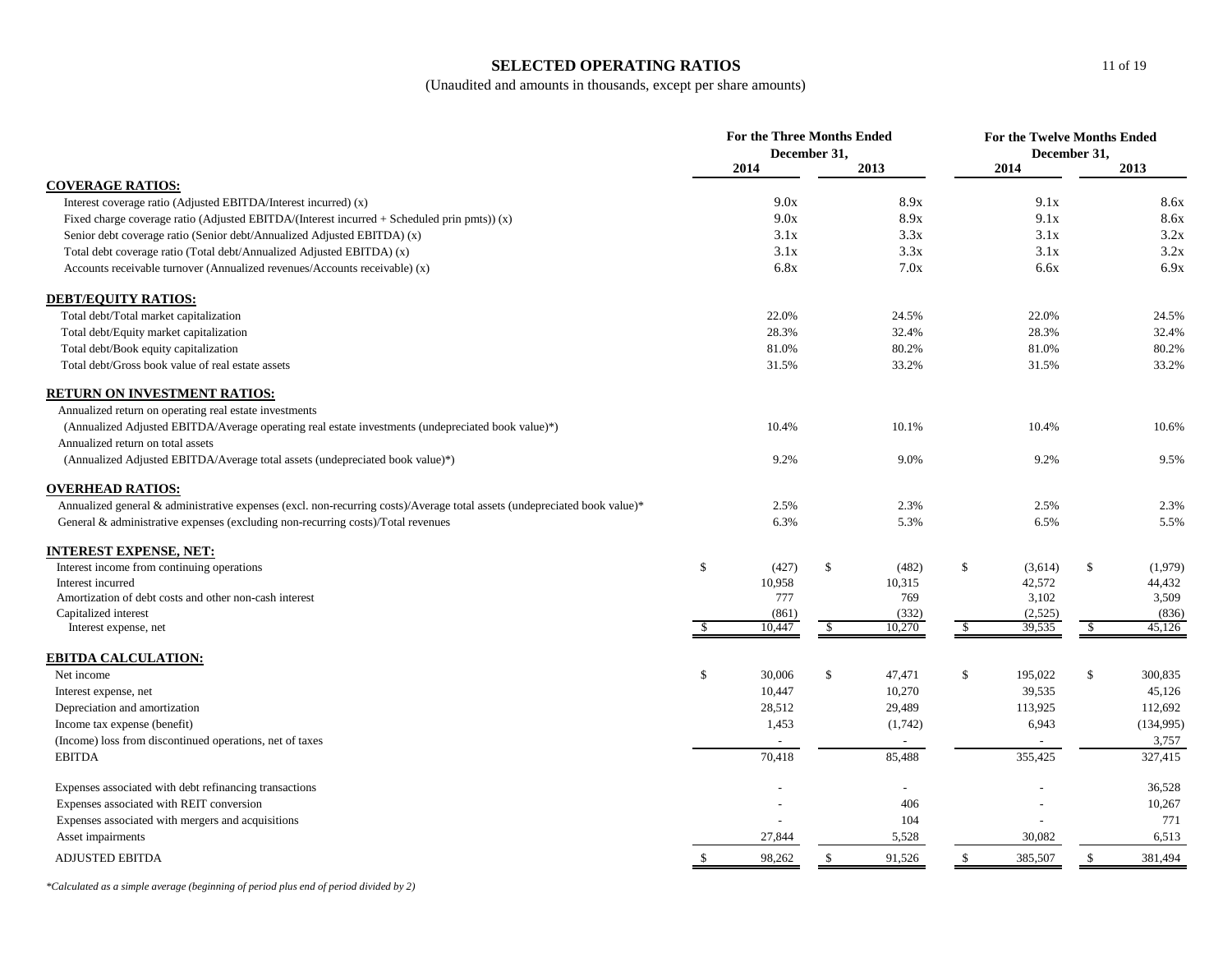### **PARTNER INFORMATION**

(Unaudited)

| <b>CONTRACT RETENTION</b>     |             |       |        |              |       |        |              |  |
|-------------------------------|-------------|-------|--------|--------------|-------|--------|--------------|--|
|                               | <b>2009</b> | 2010  | 2011   | 2012         | 2013  | 2014   | <b>TOTAL</b> |  |
| <b>OWNED AND MANAGED:</b>     |             |       |        |              |       |        |              |  |
| # of Contracts up for Renewal | 35          | 26    | 27     | 22           | 28    | 22     | 160          |  |
| # of Contracts Retained       | 30          | 23    | 27     | 21           | 25    | 22     | 148          |  |
| <b>Retention Rate</b>         | 85.7%       | 88.5% | 100.0% | 95.5%        | 89.3% | 100.0% | 92.5%        |  |
| <b>MANAGED ONLY:</b>          |             |       |        |              |       |        |              |  |
| # of Contracts up for Renewal | 13          | 13    | 10     | $\mathbf{r}$ | 13    |        | 63           |  |
| # of Contracts Retained       | 13          |       | 10     | 6            | 11    |        | 55           |  |
| <b>Retention Rate</b>         | 100.0%      | 84.6% | 100.0% | 85.7%        | 84.6% | 57.1%  | 87.3%        |  |
| <b>TOTAL RETENTION RATE</b>   | 89.6%       | 87.2% | 100.0% | 93.1%        | 87.8% | 89.7%  | 91.0%        |  |

**TOP TEN PARTNERS Percentage of Revenue for the Twelve Months Ended December 31, 2014**



(1) California revenues include rental revenue generated at the California City facility under a lease agreement with the California Department of Corrections and Rehabilitation.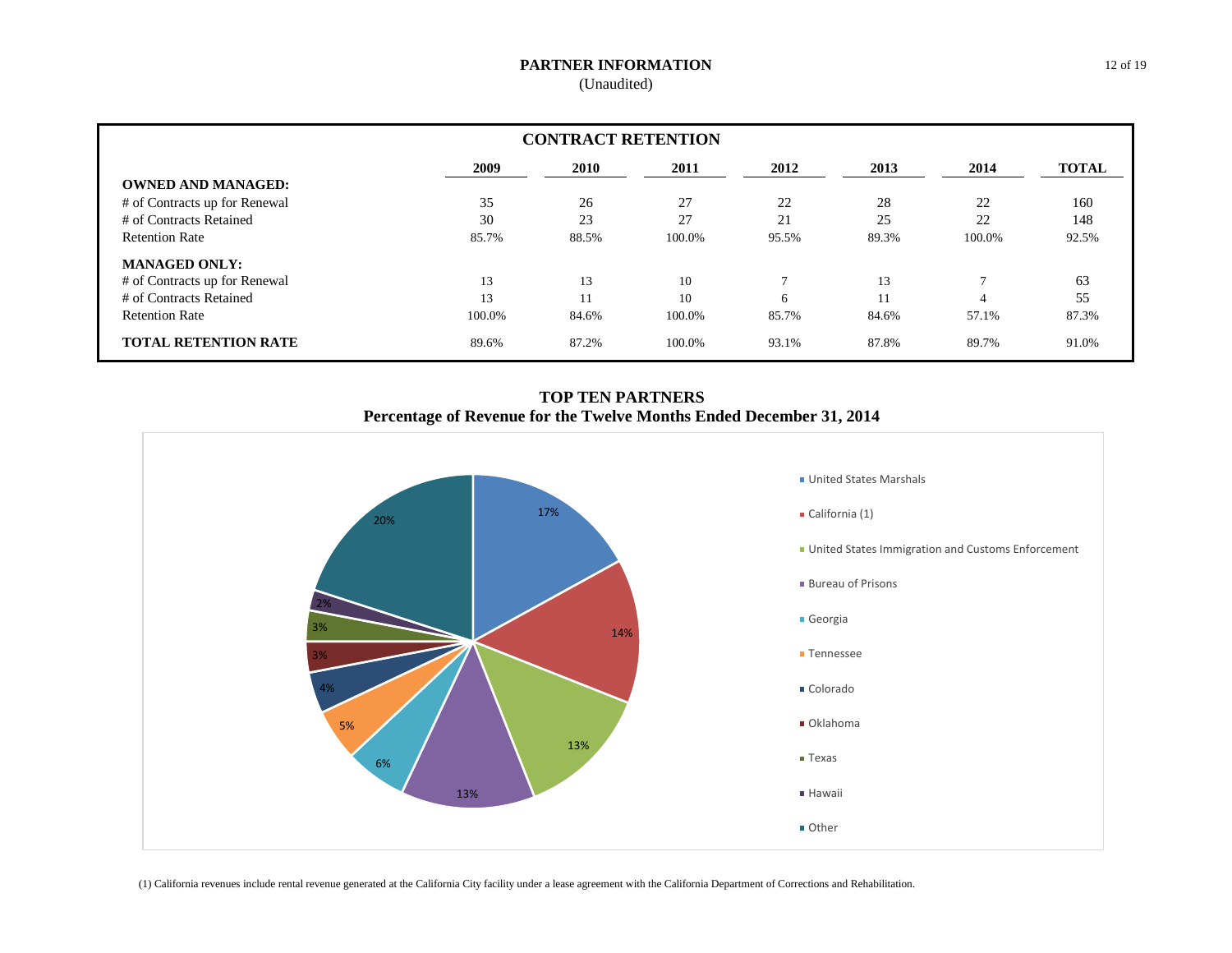### **FACILITY PORTFOLIO** 13 of 19

| <b>Facility Name</b>                                             | <b>Year Constructed/</b><br>Acquired $(A)$ | <b>Primary Customer</b> | Design<br>Capacity $(B)$ | <b>Security Level</b> | <b>Facility Type</b><br>(C) | Term       | Remaining<br><b>Renewal Options</b><br>(D) | Compensated<br>Occupancy % for<br>the Quarter<br>ended 12/31/14 |
|------------------------------------------------------------------|--------------------------------------------|-------------------------|--------------------------|-----------------------|-----------------------------|------------|--------------------------------------------|-----------------------------------------------------------------|
| <b>Owned and Managed Facilities:</b>                             |                                            |                         |                          |                       |                             |            |                                            |                                                                 |
| Central Arizona Detention Center<br>Florence, Arizona            | 1994, 1998                                 | <b>USMS</b>             | 2,304                    | Multi                 | Detention                   | $Sep-18$   | $(2)$ 5 year                               | 135.28%                                                         |
| Eloy Detention Center<br>Eloy, Arizona                           | 1995, 1996                                 | ICE                     | 1,500                    | Medium                | Detention                   | Indefinite |                                            | 89.83%                                                          |
| <b>Florence Correctional Center</b><br>Florence, Arizona         | 1999, 2004                                 | <b>USMS</b>             | 1,824                    | Multi                 | Detention                   | $Sep-18$   | $(2)$ 5 year                               | 99.71%                                                          |
| La Palma Correctional Center<br>Eloy, Arizona                    | 2008                                       | State of California     | 3,060                    | Medium                | Correctional                | $Jun-16$   | Indefinite                                 | 98.85%                                                          |
| Red Rock Correctional Center (E)<br>Eloy, Arizona                | 2006                                       | State of Arizona        | 1,596                    | Medium                | Correctional                | $Jan-24$   | $(2)$ 5 year                               | 31.10%                                                          |
| Saguaro Correctional Facility<br>Eloy, Arizona                   | 2007                                       | State of Hawaii         | 1,896                    | Medium                | Correctional                | $Jun-15$   | $(1)$ 1 year                               | 73.58%                                                          |
| <b>CAI Boston Avenue</b><br>San Diego, California                | 2013                                       | <b>BOP</b>              | 120                      | Non-secure            | Community<br>Corrections    | May-15     | $(1)$ 1 year                               | 100.93%                                                         |
| CAI Ocean View<br>San Diego, California                          | 2013                                       | County of San Diego     | 483                      | Non-secure            | Community<br>Corrections    | $Jun-15$   | $(2)$ 1 year                               | 81.36%                                                          |
| San Diego Correctional Facility (F)<br>San Diego, California     | 1999, 2000                                 | ICE                     | 1,154                    | Minimum/<br>Medium    | Detention                   | $Jun-17$   | $(2)$ 3 year                               | 84.46%                                                          |
| <b>Bent County Correctional Facility</b><br>Las Animas, Colorado | 1992, 1997, 2008                           | State of Colorado       | 1,420                    | Medium                | Correctional                | $Jun-16$   |                                            | 98.18%                                                          |
| Crowley County Correctional Facility<br>Olney Springs, Colorado  | 2003, 2004                                 | State of Colorado       | 1,794                    | Medium                | Correctional                | $Jun-16$   |                                            | 79.03%                                                          |
| Huerfano County Correctional Center<br>Walsenburg, Colorado      | 1997                                       |                         | 752                      | Medium                | Correctional                |            |                                            | 0.00%                                                           |
| Kit Carson Correctional Center<br>Burlington, Colorado           | 1998, 2008                                 | State of Colorado       | 1,488                    | Medium                | Correctional                | $Jun-16$   |                                            | 46.93%                                                          |
| Coffee Correctional Facility (G)<br>Nicholls, Georgia            | 1998, 1999, 2010                           | State of Georgia        | 2,312                    | Medium                | Correctional                | $Jun-15$   | $(19)$ 1 year                              | 112.56%                                                         |
| Jenkins Correctional Center (G)<br>Millen, Georgia               | 2012                                       | State of Georgia        | 1,124                    | Medium                | Correctional                | $Jun-15$   | $(20)$ 1 year                              | 101.49%                                                         |
| McRae Correctional Facility<br>McRae, Georgia                    | 2000, 2002, 2012                           | <b>BOP</b>              | 1,978                    | Medium                | Correctional                | $Nov-16$   | $(3)$ 2 year                               | 99.57%                                                          |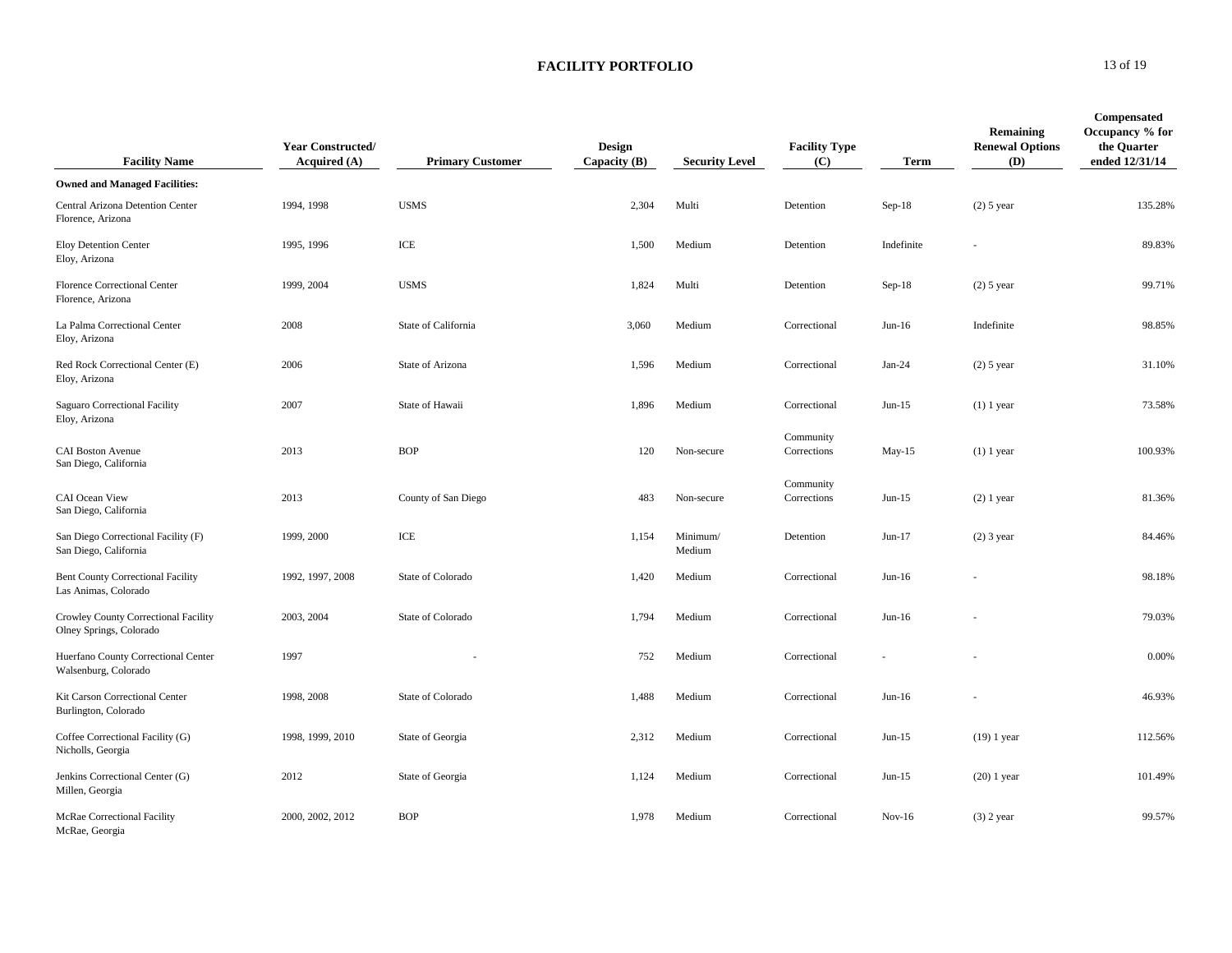**FACILITY PORTFOLIO** 14 of 19

| <b>Facility Name</b>                                                   | <b>Year Constructed/</b><br>Acquired $(A)$ | <b>Primary Customer</b>                 | Design<br>Capacity $(B)$ | <b>Security Level</b> | <b>Facility Type</b><br>(C) | <b>Term</b> | Remaining<br><b>Renewal Options</b><br>(D) | Compensated<br>Occupancy % for<br>the Quarter<br>ended 12/31/14 |
|------------------------------------------------------------------------|--------------------------------------------|-----------------------------------------|--------------------------|-----------------------|-----------------------------|-------------|--------------------------------------------|-----------------------------------------------------------------|
| <b>Stewart Detention Center</b><br>Lumpkin, Georgia                    | 2004                                       | ICE                                     | 1,752                    | Medium                | Detention                   | Indefinite  |                                            | 87.24%                                                          |
| Wheeler Correctional Facility (G)<br>Alamo, Georgia                    | 1998, 1999, 2010                           | State of Georgia                        | 2,312                    | Medium                | Correctional                | $Jun-15$    | $(19)$ 1 year                              | 115.07%                                                         |
| Leavenworth Detention Center<br>Leavenworth, Kansas                    | 1992, 2000, 2004,<br>2008                  | <b>USMS</b>                             | 1,033                    | Maximum               | Detention                   | $Dec-16$    | $(2)$ 5 year                               | 88.81%                                                          |
| Lee Adjustment Center<br>Beattyville, Kentucky                         | 1998                                       | State of Vermont                        | 816                      | Minimum/<br>Medium    | Correctional                | $Jun-15$    |                                            | 52.81%                                                          |
| Marion Adjustment Center<br>St. Mary, Kentucky                         | 1998                                       |                                         | 826                      | Minimum/<br>Medium    | Correctional                |             |                                            | 0.00%                                                           |
| Otter Creek Correctional Center (H)<br>Wheelwright, Kentucky           | 1998                                       |                                         | 656                      | Minimum/<br>Medium    | Correctional                |             |                                            | 0.00%                                                           |
| Prairie Correctional Facility<br>Appleton, Minnesota                   | 1991                                       |                                         | 1,600                    | Medium                | Correctional                |             |                                            | 0.00%                                                           |
| Adams County Correctional Center<br>Adams County, Mississippi          | 2008                                       | <b>BOP</b>                              | 2,232                    | Medium                | Correctional                | $Jul-15$    | $(2)$ 2 year                               | 96.87%                                                          |
| Tallahatchie County Correctional Facility (I)<br>Tutwiler, Mississippi | 2000, 2007, 2008                           | State of California                     | 2,672                    | Medium                | Correctional                | $Jun-16$    | Indefinite                                 | 99.92%                                                          |
| Crossroads Correctional Center (J)<br>Shelby, Montana                  | 1999                                       | State of Montana                        | 664                      | Multi                 | Correctional                | $Jun-15$    | $(2)$ 2 year                               | 101.85%                                                         |
| Nevada Southern Detention Center<br>Pahrump, Nevada                    | 2010                                       | Office of the Federal Detention Trustee | 1,072                    | Medium                | Detention                   | $Sep-15$    | $(3)$ 5 year                               | 72.04%                                                          |
| Elizabeth Detention Center<br>Elizabeth, New Jersey                    | 1963                                       | ICE                                     | 300                      | Minimum               | Detention                   | $Sep-15$    | $(6)$ 1 year                               | 95.00%                                                          |
| Cibola County Corrections Center<br>Milan, New Mexico                  | 1994, 1999                                 | <b>BOP</b>                              | 1,129                    | Medium                | Correctional                | $Sep-16$    | $(2)$ 2 year                               | 94.92%                                                          |
| New Mexico Women's Correctional Facility<br>Grants, New Mexico         | 1989, 2000                                 | State of New Mexico                     | 596                      | Multi                 | Correctional                | $Jun-15$    | $(1)$ 1 year                               | 120.67%                                                         |
| <b>Torrance County Detention Facility</b><br>Estancia, New Mexico      | 1990, 1997                                 | <b>USMS</b>                             | 910                      | Multi                 | Detention                   | Indefinite  |                                            | 63.08%                                                          |
| Lake Erie Correctional Institution (K)<br>Conneaut, Ohio               | 2011                                       | State of Ohio                           | 1,798                    | Medium                | Correctional                | $Jun-32$    | Indefinite                                 | 97.94%                                                          |
| Northeast Ohio Correctional Center<br>Youngstown, Ohio                 | 1997                                       | BOP(L)                                  | 2,016                    | Medium                | Correctional                | $May-15$    |                                            | 101.81%                                                         |
| Queensgate Correctional Facility<br>Cincinnati, Ohio                   | 1998                                       |                                         | 850                      | Medium                |                             |             |                                            | 0.00%                                                           |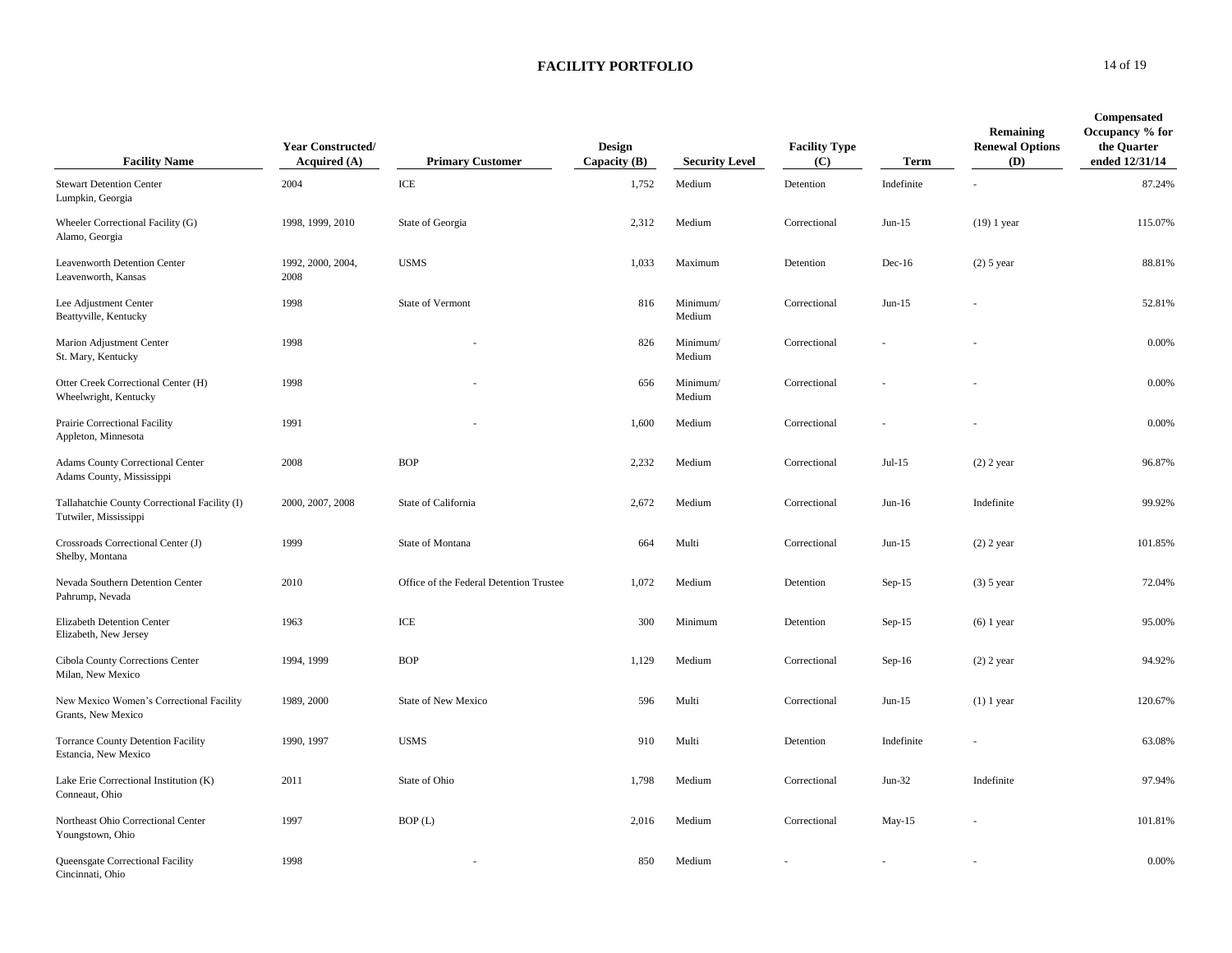### **FACILITY PORTFOLIO** 15 of 19

| <b>Facility Name</b>                                                                     | <b>Year Constructed/</b><br>Acquired (A) | <b>Primary Customer</b> | Design<br>Capacity $(B)$ | <b>Security Level</b> | <b>Facility Type</b><br>(C) | Term      | Remaining<br><b>Renewal Options</b><br><b>(D)</b> | Compensated<br>Occupancy % for<br>the Quarter<br>ended 12/31/14 |
|------------------------------------------------------------------------------------------|------------------------------------------|-------------------------|--------------------------|-----------------------|-----------------------------|-----------|---------------------------------------------------|-----------------------------------------------------------------|
| Cimarron Correctional Facility (M)<br>Cushing, Oklahoma                                  | 1997, 2008                               | State of Oklahoma       | 1,692                    | Medium                | Correctional                | $Jun-15$  | $(4)$ 1 year                                      | 97.32%                                                          |
| Davis Correctional Facility (M)<br>Holdenville, Oklahoma                                 | 1996, 2008                               | State of Oklahoma       | 1,670                    | Medium                | Correctional                | $Jun-15$  | $(4)$ 1 year                                      | 99.66%                                                          |
| Diamondback Correctional Facility<br>Watonga, Oklahoma                                   | 1998, 2000                               |                         | 2,160                    | Medium                | Correctional                |           |                                                   | 0.00%                                                           |
| North Fork Correctional Facility<br>Sayre, Oklahoma                                      | 1998, 2007                               | State of California     | 2,400                    | Medium                | Correctional                | $Jun-16$  | Indefinite                                        | 105.10%                                                         |
| West Tennessee Detention Facility<br>Mason, Tennessee                                    | 1990, 1996                               | <b>USMS</b>             | 600                      | Multi                 | Detention                   | $Sep-15$  | $(7)$ 2 year                                      | 41.34%                                                          |
| Shelby Training Center<br>Memphis, Tennessee                                             | 1986, 1995                               |                         | 200                      | Secure                |                             |           |                                                   | 0.00%                                                           |
| Whiteville Correctional Facility (N)<br>Whiteville, Tennessee                            | 1998                                     | State of Tennessee      | 1,536                    | Medium                | Correctional                | $Jun-16$  |                                                   | 97.62%                                                          |
| <b>Eden Detention Center</b><br>Eden, Texas                                              | 1995                                     | <b>BOP</b>              | 1,422                    | Medium                | Correctional                | Apr- $15$ | $(1)$ 2 year                                      | 96.93%                                                          |
| <b>Houston Processing Center</b><br>Houston, Texas                                       | 1984, 2005                               | ICE                     | 1,000                    | Medium                | Detention                   | $Mar-15$  |                                                   | 89.06%                                                          |
| Laredo Processing Center<br>Laredo, Texas                                                | 1985, 1990                               | ICE                     | 258                      | Minimum/<br>Medium    | Detention                   | $Jun-18$  |                                                   | 104.88%                                                         |
| Webb County Detention Center<br>Laredo, Texas                                            | 1998                                     | <b>USMS</b>             | 480                      | Medium                | Detention                   | $Nov-17$  |                                                   | 74.60%                                                          |
| Mineral Wells Pre-Parole Transfer Facility<br>Mineral Wells, Texas                       | 1995                                     |                         | 2,103                    | Minimum               | Correctional                |           |                                                   | 0.00%                                                           |
| T. Don Hutto Residential Center<br>Taylor, Texas                                         | 1997                                     | ICE                     | 512                      | Medium                | Detention                   | $Jan-20$  | Indefinite                                        | 97.49%                                                          |
| South Texas Family Residential Center (O)<br>Dilley, Texas                               | 2014                                     | ICE                     | 480                      | Non-secure            | Residential                 | $Sep-18$  |                                                   | 100.00%                                                         |
| D.C. Correctional Treatment Facility (P)<br>Washington D.C.                              | 1997                                     | District of Columbia    | 1,500                    | Medium                | Detention                   | $Jan-17$  |                                                   | 41.86%                                                          |
| Total design capacity for Owned and Managed Facilities (49 Owned and Managed Facilities) |                                          |                         | 66,052                   |                       |                             |           |                                                   | 79.1%                                                           |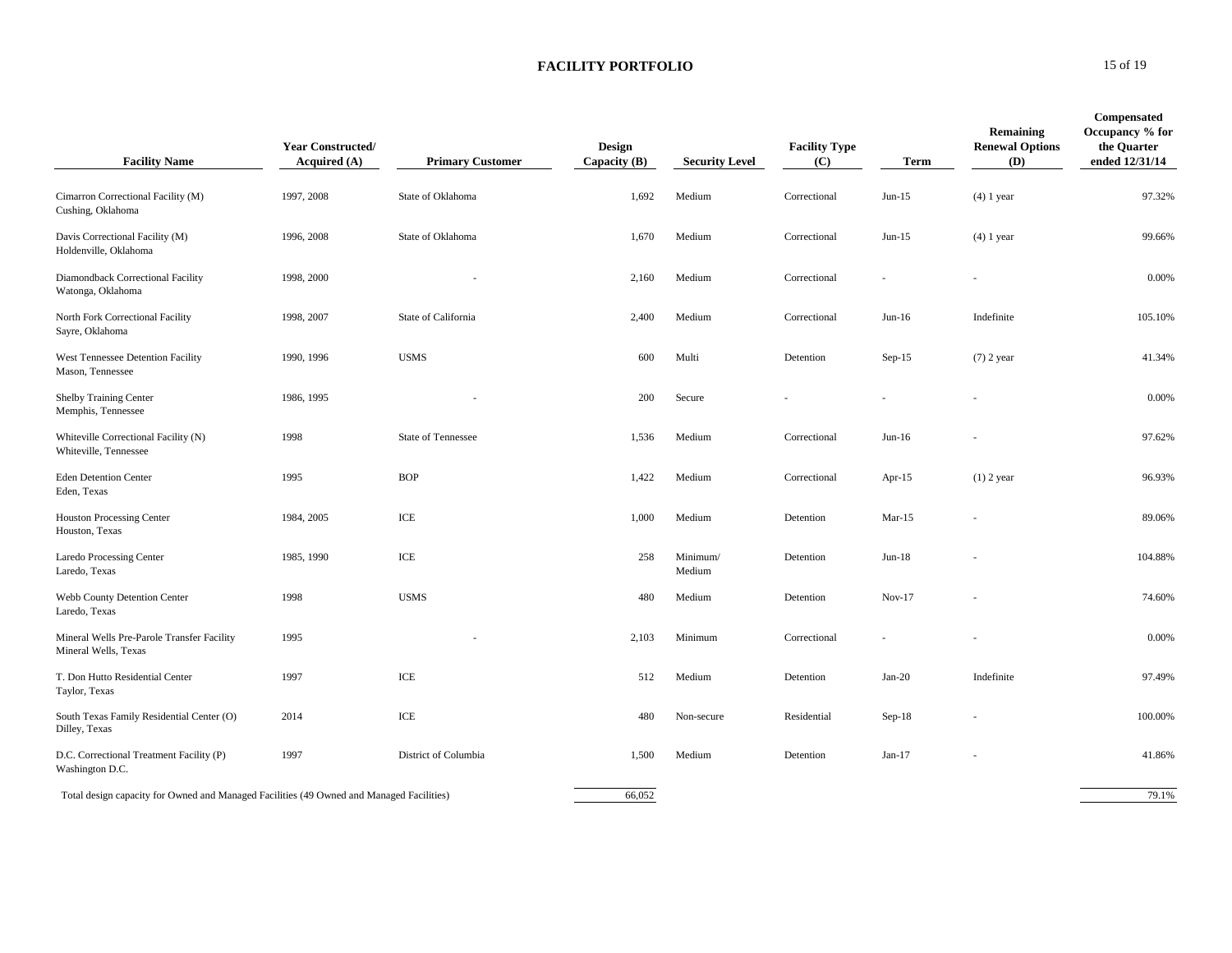### **FACILITY PORTFOLIO** 16 of 19

| <b>Facility Name</b>                                                                                | <b>Year Constructed/</b><br>Acquired (A) | <b>Primary Customer</b>   | Design<br>Capacity $(B)$ | <b>Security Level</b> | <b>Facility Type</b><br>(C) | Term      | Remaining<br><b>Renewal Options</b><br>(D) | Compensated<br>Occupancy % for<br>the Quarter<br>ended 12/31/14 |
|-----------------------------------------------------------------------------------------------------|------------------------------------------|---------------------------|--------------------------|-----------------------|-----------------------------|-----------|--------------------------------------------|-----------------------------------------------------------------|
| <b>Managed Only Facilities:</b>                                                                     |                                          |                           |                          |                       |                             |           |                                            |                                                                 |
| <b>Citrus County Detention Facility</b><br>Lecanto, Florida                                         | 1992, 2007                               | Citrus County, FL         | 760                      | Multi                 | Detention                   | $Sep-15$  | Indefinite                                 | 79.48%                                                          |
| Lake City Correctional Facility<br>Lake City, Florida                                               | 1997, 2005                               | State of Florida          | 893                      | Secure                | Correctional                | $Jun-16$  | Indefinite                                 | 99.76%                                                          |
| Marion County Jail<br>Indianapolis, Indiana                                                         | 1997, 2005                               | Marion County, IN         | 1,030                    | Multi                 | Detention                   | $Dec-17$  | $(1)$ 10 year                              | 99.51%                                                          |
| Winn Correctional Center<br>Winnfield, Louisiana                                                    | 1990, 1992, 1996                         | State of Louisiana        | 1,538                    | Medium/<br>Maximum    | Correctional                | $Jun-20$  |                                            | 102.24%                                                         |
| Silverdale Facilities<br>Chattanooga, Tennessee                                                     | 1985, 1997, 1998,<br>2005, 2008          | Hamilton County, TN       | 1,046                    | Multi                 | Detention                   | Apr-16    | ٠                                          | 89.60%                                                          |
| South Central Correctional Center<br>Clifton, Tennessee                                             | 1992, 1994, 1995,<br>2005                | <b>State of Tennessee</b> | 1,676                    | Medium                | Correctional                | $Jun-16$  | $(1)$ 2 year                               | 97.81%                                                          |
| Metro-Davidson County Detention Facility<br>Nashville, Tennessee                                    | 1992, 1995, 2011                         | Davidson County, TN       | 1,348                    | Multi                 | Detention                   | $Jan-20$  |                                            | 74.37%                                                          |
| Hardeman County Correctional Facility<br>Whiteville, Tennessee                                      | 1997                                     | <b>State of Tennessee</b> | 2,016                    | Medium                | Correctional                | May-17    |                                            | 97.20%                                                          |
| <b>Bartlett State Jail</b><br>Bartlett, Texas                                                       | 1995                                     | <b>State of Texas</b>     | 1,049                    | Minimum/<br>Medium    | Correctional                | Aug- $15$ | $(1)$ 2 year                               | 99.03%                                                          |
| Bradshaw State Jail<br>Henderson, Texas                                                             | 1995                                     | <b>State of Texas</b>     | 1,980                    | Minimum/<br>Medium    | Correctional                | Aug-15    | $(1)$ 2 year                               | 99.02%                                                          |
| Lindsey State Jail<br>Jacksboro, Texas                                                              | 1995                                     | <b>State of Texas</b>     | 1,031                    | Minimum/<br>Medium    | Correctional                | Aug- $15$ | $(1)$ 2 year                               | 94.79%                                                          |
| Willacy State Jail<br>Raymondville, Texas                                                           | 1995                                     | <b>State of Texas</b>     | 1,069                    | Minimum/<br>Medium    | Correctional                | Aug- $15$ | $(1)$ 2 year                               | 99.94%                                                          |
| Total design capacity for Managed Only Facilities (12 Managed Only Facilities)                      |                                          |                           | 15,436                   |                       |                             |           |                                            | 95.1%                                                           |
| Total design capacity for All Owned and Managed and Managed Only Facilities as of December 31, 2014 |                                          |                           | 81.488                   |                       |                             |           |                                            | 82.2%                                                           |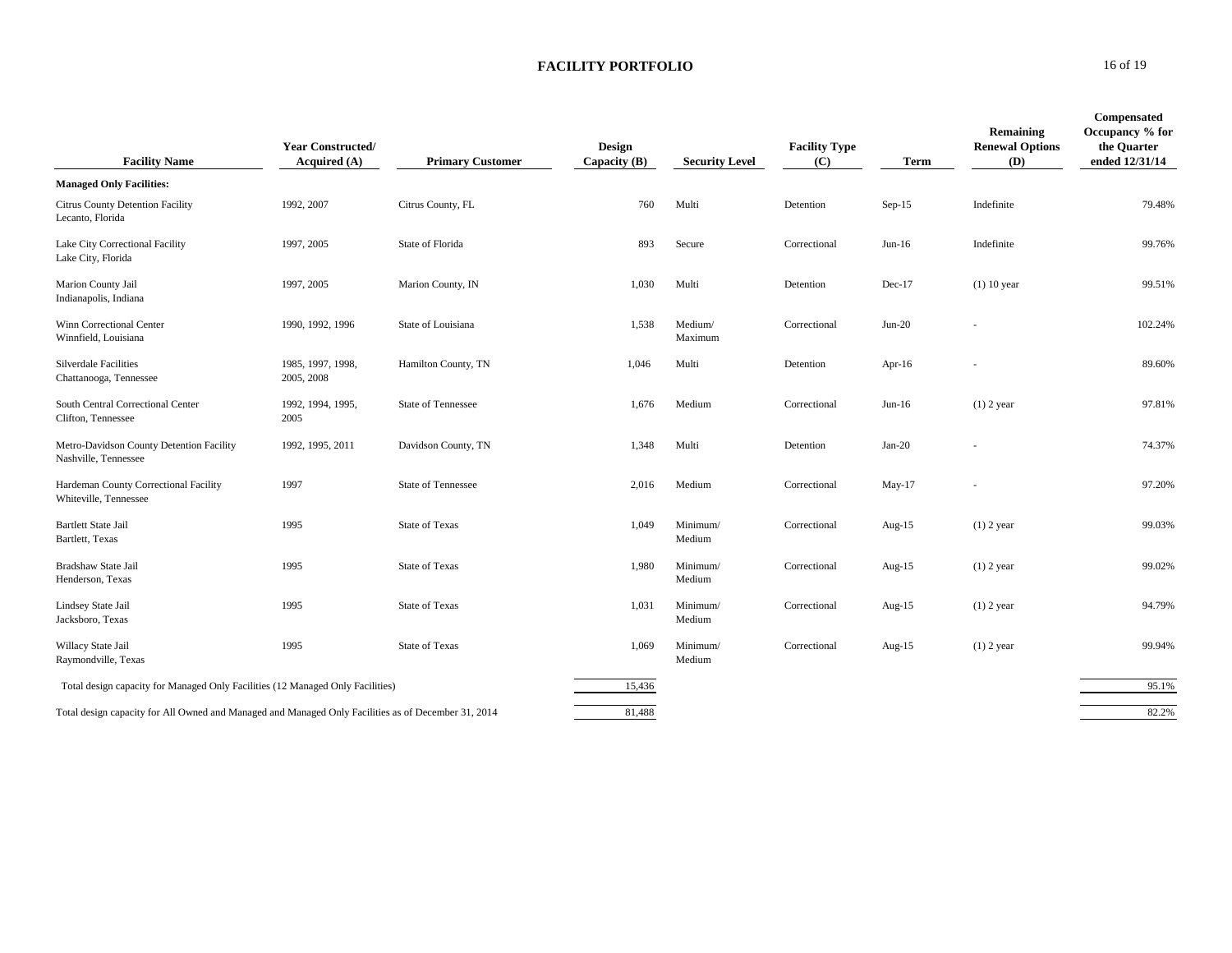#### **FACILITY PORTFOLIO** 17 of 19

| <b>Facility Name</b>                                               | <b>Year Constructed/</b><br>Acquired (A) | <b>Primary Customer</b> | Design<br>Capacity $(B)$ | <b>Security Level</b> | <b>Facility Type</b><br>(C) | Term      | Remaining<br><b>Renewal Options</b><br><b>(D)</b> | Compensated<br>Occupancy % for<br>the Quarter<br>ended 12/31/14 |
|--------------------------------------------------------------------|------------------------------------------|-------------------------|--------------------------|-----------------------|-----------------------------|-----------|---------------------------------------------------|-----------------------------------------------------------------|
| <b>Leased Facilities:</b>                                          |                                          |                         |                          |                       |                             |           |                                                   |                                                                 |
| California City Correctional Center<br>California City, California | 1999                                     | <b>CDCR</b>             | 2,560                    | Medium                | Owned/Leased                | $Dec-16$  | Indefinite                                        | 100.00%                                                         |
| Leo Chesney Correctional Center<br>Live Oak, California            | 1989                                     | GEO Group               | 240                      | Minimum               | Owned/Leased                | $Sep-15$  | ۰                                                 | 100.00%                                                         |
| Bridgeport Pre-Parole Transfer Facility<br>Bridgeport, Texas       | 1995                                     | <b>MTC</b>              | 200                      | Medium                | Owned/Leased                | Aug- $15$ | $(1)$ 2 year                                      | 100.00%                                                         |
| Total design capacity for Leased Facilities (3 Facilities)         |                                          |                         | 3,000                    |                       |                             |           |                                                   | 100.00%                                                         |
| <b>Total Portfolio</b>                                             |                                          |                         | 84,488                   |                       |                             |           |                                                   | 82.8%                                                           |
| <b>Less Idle Facilities:</b>                                       |                                          |                         | (9,147)                  |                       |                             |           |                                                   | 0.0%                                                            |
| <b>Total Portfolio, Excluding Idle Facilities</b>                  |                                          |                         | 75,341                   |                       |                             |           |                                                   | 92.8%                                                           |

#### **Expansion and Development Projects:**

| <b>Facility Name</b>                                                    | <b>Estimated</b><br>Completion | <b>Potential Customer(s)</b> | <b>Design</b><br>Capacity $(B)$ | Project<br><b>Description</b>      | <b>Estimated</b><br><b>Total</b><br>Investment<br>(in millions) | <b>Spent</b><br>through<br>12/31/14<br>(in millions) |
|-------------------------------------------------------------------------|--------------------------------|------------------------------|---------------------------------|------------------------------------|-----------------------------------------------------------------|------------------------------------------------------|
| Otay Mesa Detention Center<br>San Diego, California                     | Third quarter 2015             | ICE                          | 1,492                           | New owned facility                 | $$153.0 - $157.0$                                               | \$121.5                                              |
| Trousdale Turner Correctional Center<br>Hartsville, Tennessee           | Fourth quarter 2015            | <b>State of Tennessee</b>    | 2,552                           | New owned facility                 | $$140.0 - $145.0$                                               | \$60.7                                               |
| South Texas Family Residential Center (O)<br>Dilley, Texas              | Second quarter 2015            | ICE                          | 2.400                           | New leased/<br>controlled facility | \$24.0                                                          | \$9.1                                                |
| <b>Projected Design Capacity for Expansion and Development Projects</b> |                                |                              | 6.444                           |                                    |                                                                 |                                                      |

(A) The year constructed/acquired represents the initial date of acquisition or completion of construction of the facility, as well as significant additions to the facility that occurred at a later date. (B) Design capacity measures the number of beds, and accordingly, the number of offenders each facility is designed to accommodate. Facilities housing detainees on a short term basis may exceed the original intended design capacity due to the lower level of services required by detainees in custody for a brief period. From time to time, we may evaluate the design capacity of our facilities based on the customers using the facilities, and the ability to reconfigure space with minimal capital outlays. We believe design capacity is an appropriate measure for evaluating prison operations, because the revenue generated by each facility is based on a per diem or monthly rate per inmate housed at the facility paid by the corresponding contracting governmental entity.

(C) We manage numerous facilities that have more than a single function (i.e., housing both long-term sentenced adult prisoners and pre-trial detainees). The primary functional categories into which facility types are identified was determined by the relative size of prisoner populations in a particular facility on December 31, 2014. If, for example, a 1,000-bed facility housed 900 adult prisoners with sentences in excess of one year and 100 pre-trial detainees, the primary functional category to which it would be assigned would be that of correction facilities and not detention facilities. It should be understood that the primary functional category to which multi-user facilities are assigned may change from time to time.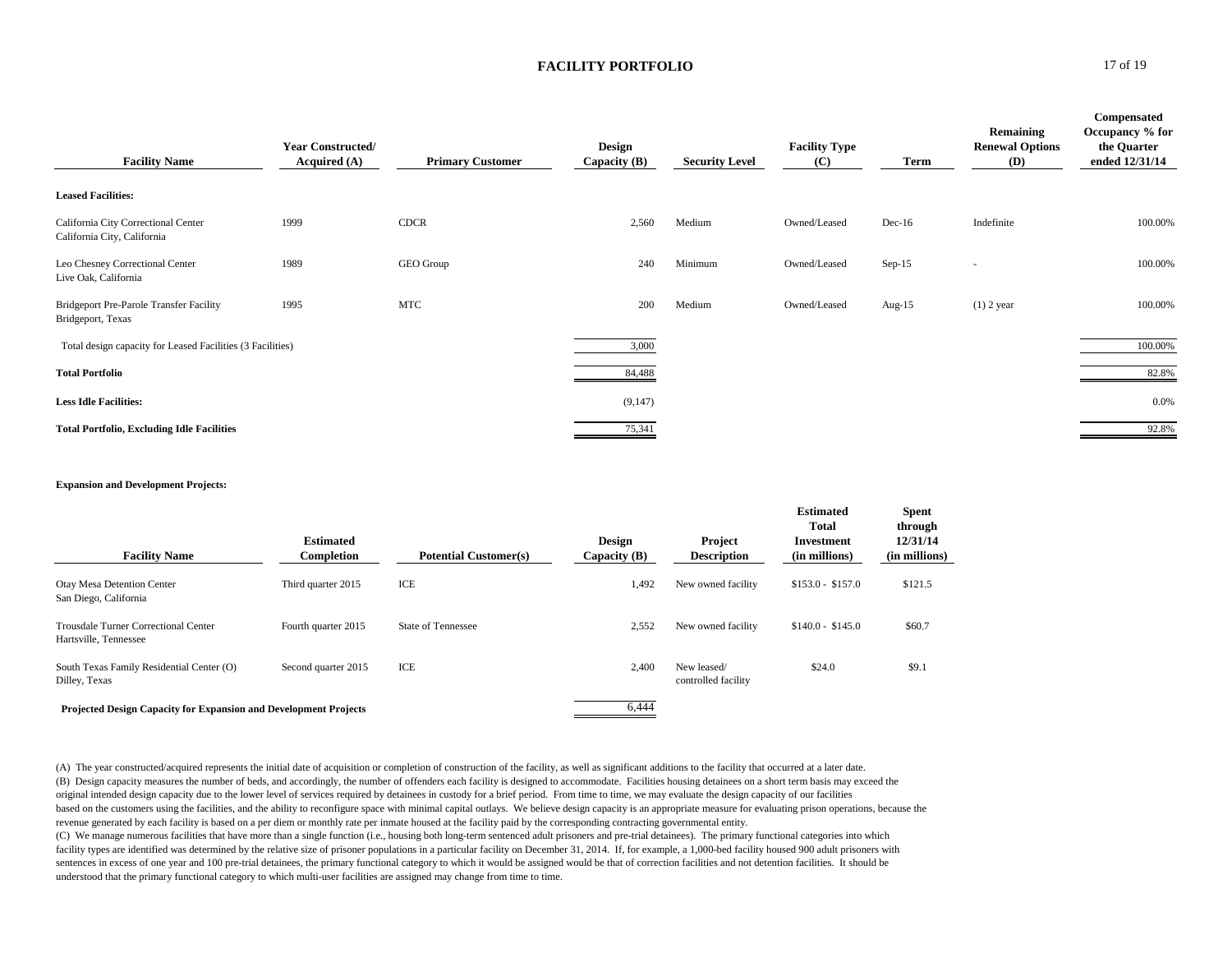#### **FACILITY PORTFOLIO** 18 of 19

|                      |                          |                         |                |                       |                      |      |                        | Compensated     |
|----------------------|--------------------------|-------------------------|----------------|-----------------------|----------------------|------|------------------------|-----------------|
|                      |                          |                         |                |                       |                      |      | Remaining              | Occupancy % for |
|                      | <b>Year Constructed/</b> |                         | Design         |                       | <b>Facility Type</b> |      | <b>Renewal Options</b> | the Quarter     |
| <b>Facility Name</b> | Acquired $(A)$           | <b>Primary Customer</b> | Capacity $(B)$ | <b>Security Level</b> | (C                   | Term | (D)                    | ended 12/31/14  |

(D) Remaining renewal options represents the number of renewal options, if applicable, and the remaining term of each option renewal.

(E) Pursuant to the terms of a contract awarded by the state of Arizona in September 2012, the state of Arizona has an option to purchase the Red Rock facility at any time during the term of the contract, including extensi amortization schedule starting with the fair market value and decreasing evenly to zero over the twenty year term.

(F) The facility is subject to a ground lease with the County of San Diego. Upon expiration of the lease in December 2015, ownership of the facility automatically reverts to the County of San Diego. During the second half to transfer the offenders at this facility to a new facility we are constructing in Otay Mesa, California.

(G) The facility is subject to a purchase option held by the Georgia Department of Corrections, or GDOC, which grants the GDOC the right to purchase the facility for the lesser of the facility's depreciated book value, as value at any time during the term of the contract between us and the GDOC.

(H) In late January 2012, the governor of Kentucky submitted his proposed budget which included the transfer of the inmates held at our Otter Creek Correctional Center to a facility owned by the Commonwealth of Kentucky by 2012. The facility is subject to a deed of conveyance with the city of Wheelwright, KY which includes provisions that would allow assumption of ownership by the city of Wheelwright under the following occurrences: (1) we c the facility for more than two years, (2) our failure to maintain at least one employee for a period of sixty consecutive days, or (3) a conversion to a maximum security facility based upon classification by the Kentucky C December 2013, we entered into an agreement with the city of Wheelwright that extends the reversion by up to two years in exchange for \$20,000 per month or until we resume operations, as defined in the agreement.

(I) The facility is subject to a purchase option held by the Tallahatchie County Correctional Authority which grants Tallahatchie County Correctional Authority the right to purchase the facility at any time during the contract at a price generally equal to the cost of the premises less an allowance for amortization originally over a 20 year period. The amortization period was extended through 2050 in connection with an expansion completed during the fourth quarter of 2007.

(J) The State of Montana has an option to purchase the facility generally at any time during the term of the contract with us at fair market value less the sum of a pre-determined

portion of per-diem payments made to us by the state of Montana.

(K) The state of Ohio has the irrevocable right to repurchase the facility before we may resell the facility to a third party, or if we become insolvent or are unable to meet our obligations under the management contract w at a price generally equal to the fair market value, as defined in the Real Estate Purchase Agreement.

(L) During December 2014, we were notified by the BOP that it elected not to renew its contract at this facility upon the scheduled expiration in May 2015. We currently expect to continue to house USMS detainees at this fa to a separate contract that expires December 31, 2016, while we continue to market the space that will become available.

(M) The facility is subject to a purchase option held by the Oklahoma Department of Corrections, or ODC, which grants the ODC the right to purchase the facility at its fair market value at any time.

(N) The state of Tennessee has the option to purchase the facility in the event of our bankruptcy, or upon an operational or financial breach, as defined, at a price equal to the book value, as defined.

(O) In September 2014, we began leasing this facility and the 50-acre site upon which it is being constructed from a third-party lessor. ICE began housing the first residents at the facility in the fourth quarter of 2014, expected to be ready for full occupancy at 2,400 beds during the second quarter of 2015. At December 31, 2014, there were 480 beds in service at this facility. We expect to incur approximately \$24.0 million in certain leas improvements and furniture, fixtures and equipment, including \$9.1 million invested through December 31, 2014, which amount is in addition to the lease payments under the lease agreement. We expect to complete these additi end of the second quarter of 2015 when the South Texas facility is expected to be ready for full occupancy.

(P) The District of Columbia has the right to purchase the facility at any time during the term of the contract at a price generally equal to the present value of the remaining lease payments for the premises. Upon expiration of the lease in 2017, ownership of the facility automatically reverts to the District of Columbia.